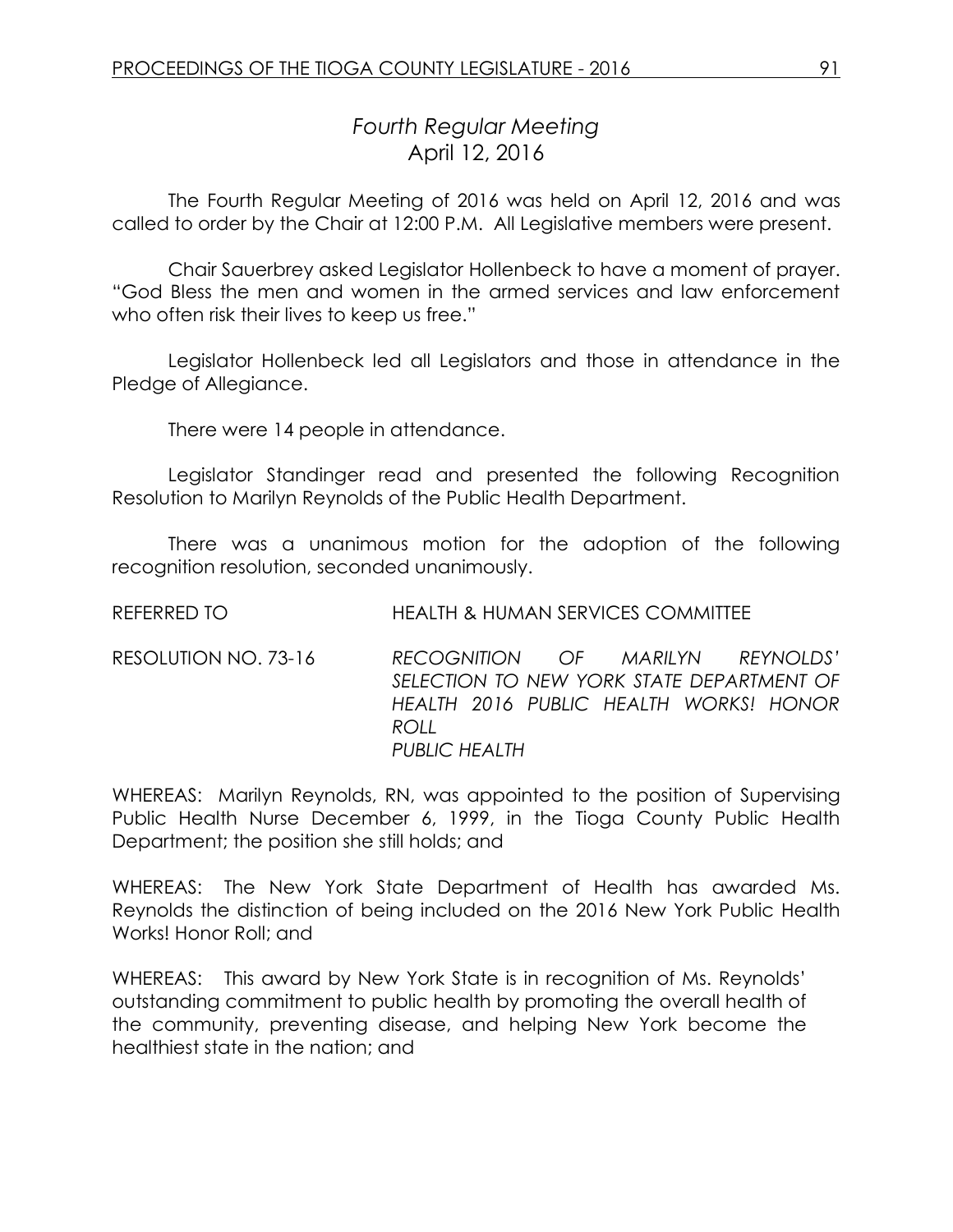WHEREAS: Ms. Reynolds has been extremely dedicated, loyal and professional in the performance of her duties and responsibilities during the past sixteen years to the County and to the Public Health Department. She has earned the respect of her colleagues and peers throughout Tioga County; therefore be it

RESOLVED: That the Tioga County Legislature, on its own behalf, as well as on behalf of the citizens of Tioga County, express sincere gratitude to Marilyn Reynolds, RN, for sharing her vast amount of knowledge and expertise in the public health field to the residents of Tioga County; and be it further

RESOLVED: That this resolution be spread upon the minutes of this meeting and a certified copy be presented to this outstanding employee, Marilyn Reynolds, RN.

# ROLL CALL VOTE

Unanimously Yes – Legislators Hollenbeck, Huttleston, Monell, Mullen, Sauerbrey, Roberts, Standinger, Sullivan, and Weston

No – None.

Absent – None.

### RESOLUTION ADOPTED UNANIMOUSLY.

Lisa McCafferty, Public Health Director, spoke. "I will be very brief. In the short time that I have known Marilyn, I have to say in all the years I have been engaged in public health, she epitomizes public health nursing and Tioga County you ought to be extremely proud that you have had somebody of this caliber and expertise here in the County working on behalf of public health."

Rebecca Kaufman, Deputy Public Health Director, spoke. "I just want to let you all know that this was a surprise to Marilyn. She knows she was nominated, she did not know she won until we just said this. I would like to on behalf of the staff and, of course, the County thank you. I cannot think of someone else who deserves this award more and I am just very thankful that the State has recognized you as well as the Legislature here today. Marilyn is always informing us of new information and spending her time, and I think even more than we know dedicated to public health. Your family is here today and they are all very excited that you have won this award. Thank you Marilyn for all that you do."

Marilyn Reynolds spoke. "People who know me know that I am not speechless. I am pretty speechless. Thank you. I feel very blessed. God has blessed me with a job that I love and I have always wanted to work in a county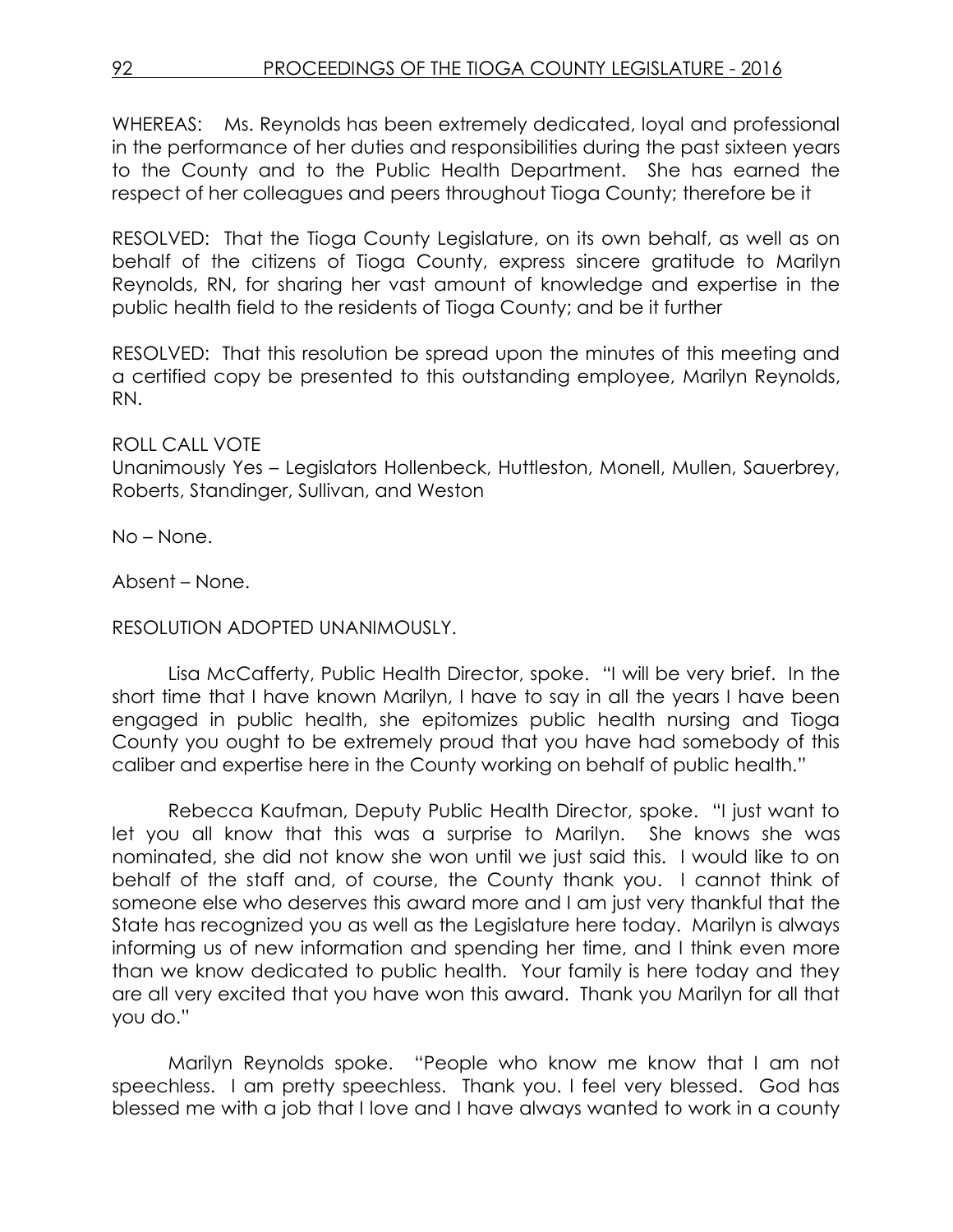that I live in, and the 16 years have been on the whole most of the time a lot of fun. I have an amazing staff, the Public Health Department is amazing people and again I have been so blessed by God to be in a job in an area that I absolutely love. I have been saying to people because I am going to be retiring soon that I wanted to finish well and thank you."

Legislator Standinger read and presented the following Proclamation on American Stroke Month to Lisa McCafferty, Public Health Director.

#### County of Tioga EXECUTIVE PROCLAMATION

WHEREAS: Stroke is a leading cause of serious long-term disability and the fourth leading cause of death in the United States, killing over 134,000 people nationwide and more than 30 citizens of Tioga County each year; and

WHEREAS: Stroke prevalence is projected to increase by 24.9% between 2010 and 2030 and the direct medical costs in the U.S. for treating stroke are expected to increase by 238% from \$28.3 billion in 2010 to \$95.6 billion by 2030; and

WHEREAS: Warning signs of stroke include sudden numbness or weakness of the face, arm or leg, especially on one side of the body; sudden confusion, trouble speaking or understanding; sudden trouble seeing in one or both eyes; sudden trouble walking, dizziness, loss of balance or coordination; and sudden severe headache with no known cause; and

WHEREAS: Americans are more aware of the risk factors and warning signs for stroke than in the past, but according to a recent survey, one-third of adults cannot identify any symptoms; and

WHEREAS: Studies show that the quick actions by EMS professionals are instrumental in saving lives from stroke and producing better outcomes for stroke survivors, but more than a third of stroke patients fail to use EMS; and

WHEREAS: New and effective treatments have been developed to treat and minimize the severity and damaging effect of strokes, but much more research is needed, therefore be it

RESOLVED: That the TIOGA COUNTY LEGISLATURE does hereby Proclaim and designate the month of May 2016 as:

#### *AMERICAN STROKE MONTH IN TIOGA COUNTY*

and urges all the citizens of our County to familiarize themselves with the risk factors associated with stroke, recognize the warning signs and symptoms, and on the first signs of a stroke dial 9-1-1 immediately so that we might begin to reduce the devastating effects of stroke on our population.

Legislator Standinger spoke. "When I had a stroke I had no idea that I was having one. Fortunately I was able to call a friend, a fellow law enforcement officer who came and recognized I had a problem. If I had not been able to do that, again I probably would not be here today. Familiarize yourself with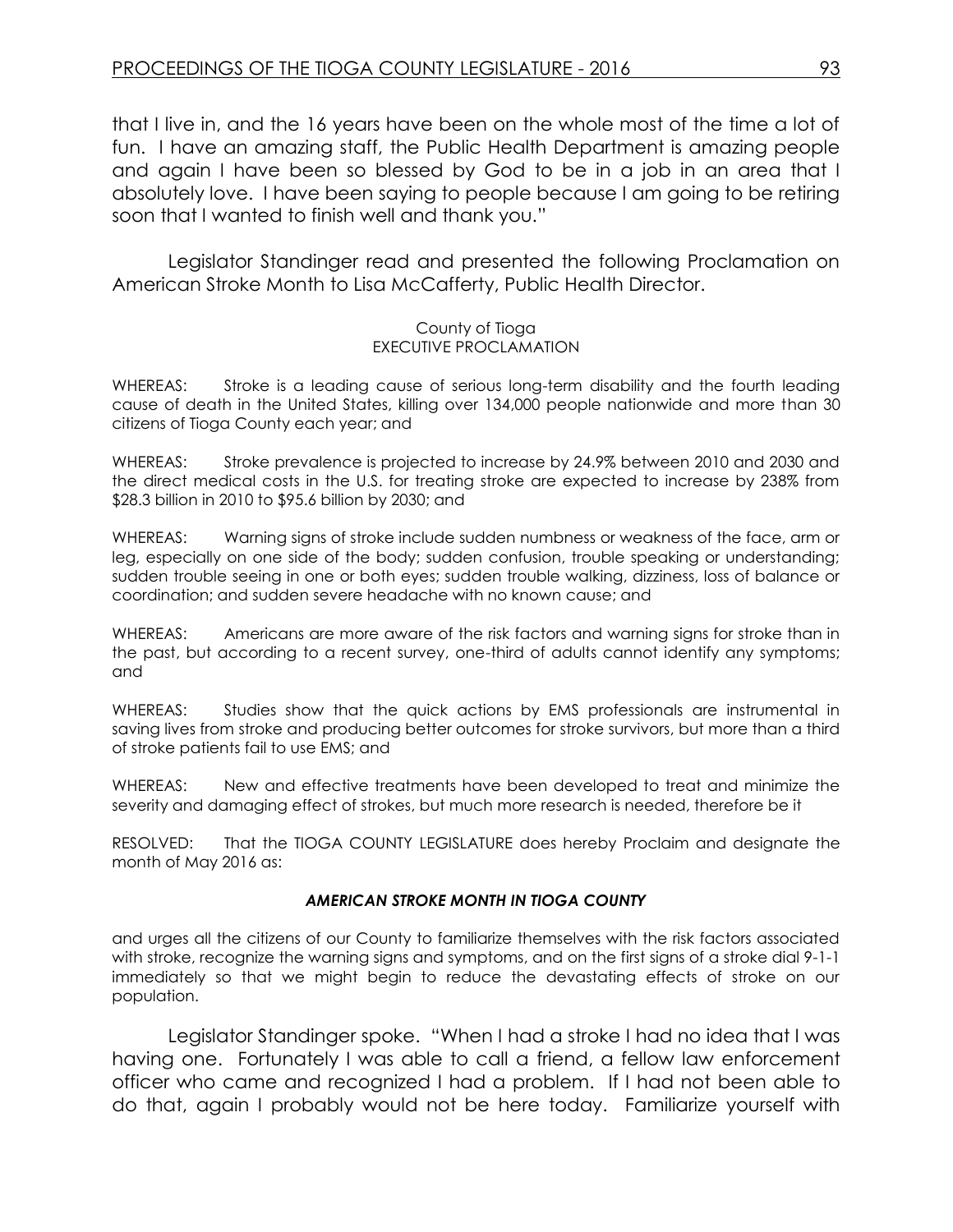those symptoms and if you see someone that has them, please get them some help. Thank you."

Lisa McCafferty, Public Health Director, spoke. "Not much more I can add to first hand testimony. Stroke is preventable and if you are aware of the signs, it is amazing what you can do to help yourself recover from as positively as Legislator Standinger has done, so kudos to him. Thank you everyone."

Chair Sauerbrey noted the following two Proclamations on Infant Immunization Awareness Week and Child Abuse Prevention month.

#### *County of Tioga EXECUTIVE PROCLAMATION*

WHEREAS: Giving babies the recommended immunizations by age two is the best way to protect them from 14 serious childhood diseases; and

WHEREAS: Vaccine-preventable diseases still circulate in the United States and around the world, so continued vaccination is necessary to protect everyone from potential outbreaks. Even when diseases are rare in the U.S., they can be brought into the country, putting unvaccinated children at risk; and

WHEREAS: Most parents vaccinate their children, resulting in high vaccine coverage rates in the U.S.; and

WHEREAS: When people are unvaccinated, outbreaks of diseases like pertussis (whooping cough) and measles can – and do – return; and

WHEREAS: It is important to vaccinate children on time, according to the childhood immunization schedule, to provide the best protection early in life, when babies are vulnerable and before they are likely to be exposed to diseases; and

WHEREAS: This year, National Infant Immunization Week will be celebrated as part of World Immunization Week, an initiative of the World Health Organization (WHO) where all six WHO regions, including more than 180 Member States, territories, and areas will simultaneously promote immunization, advance equity in the use of vaccines and universal access to vaccination services, and enable cooperation on cross-border immunization activities in April 2016; and

WHEREAS: The week of April 16-April 23, 2016, has been declared National Infant Immunization Week to help ensure that children should be protected against 14 vaccine-preventable diseases by the age of two; therefore

THE TIOGA COUNTY LEGISLATURE, County of Tioga, does hereby proclaim the week of April 16-April 23, 2016 as:

INFANT IMMUNIZATION AWARENESS WEEK IN TIOGA COUNTY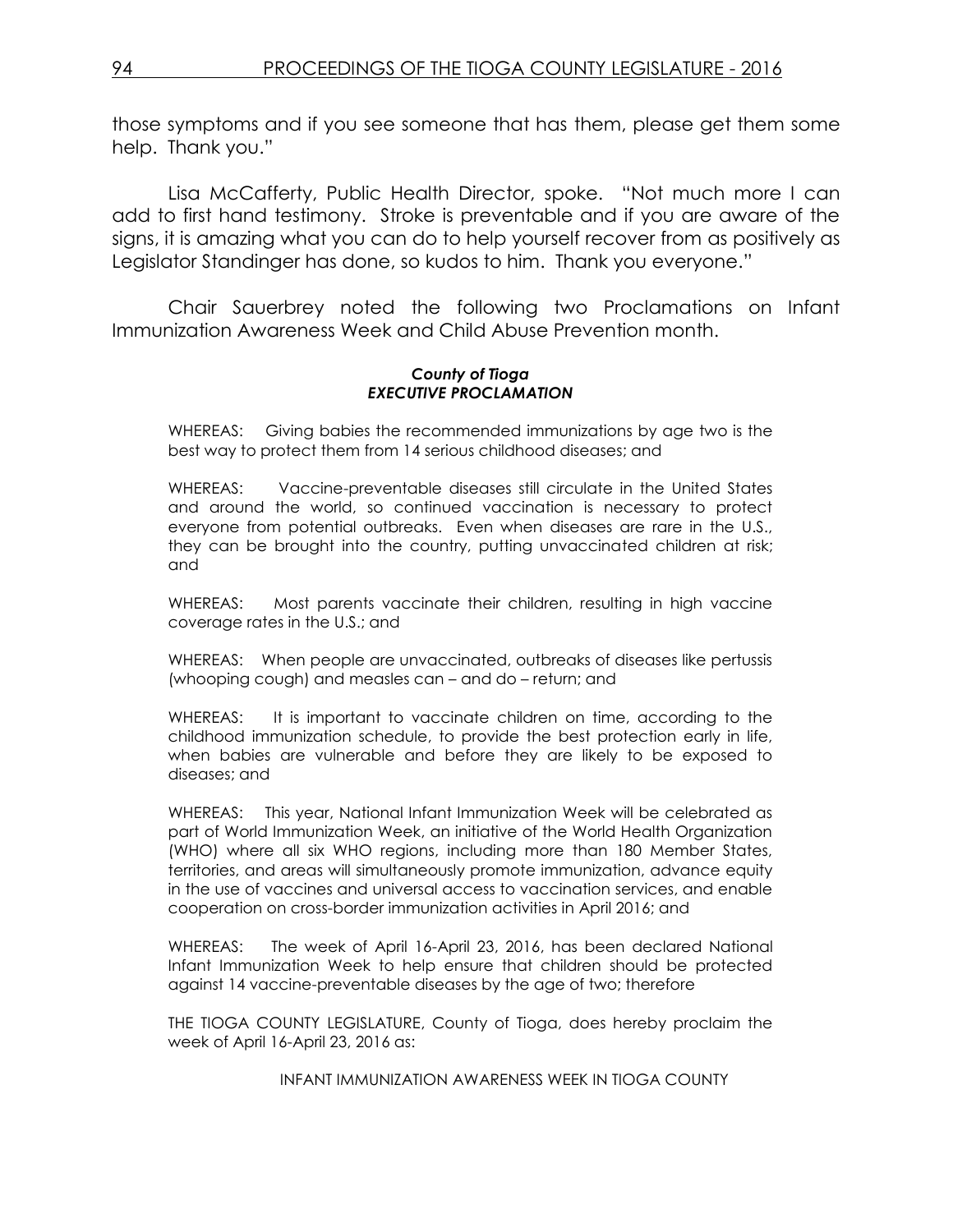and encourages parents to make vaccinating their children a priority and to talk to family and friends about protecting their children with vaccines. We also encourage businesses, government agencies, community-based organizations, and service groups to spread the immunization message throughout their communities.

#### **CHILD ABUSE PREVENTION MONTH PROCLAMATION**

WHEREAS: The Tioga County Department of Social Services received 977 reports of alleged abuse/neglect involving 2,035 children in 2015; and

WHEREAS: Child abuse is a community problem and finding solutions depends on the involvement among people throughout the community; and

WHEREAS: The effects of child abuse are felt by whole communities, and need to be addressed by the entire community; and

WHEREAS: Effective child abuse prevention programs succeed because of partnerships created among social service agencies, schools, religious and civic organizations, law enforcement agencies, and the business community; and

WHEREAS: Programs like Cornell Cooperative Extension, Lourdes PACT and Finger Lakes Parenting Network offer support and educational services to families so families can help their child achieve his/her full potential within the community; and

WHEREAS: All citizens should become more aware of the negative effects of child abuse and prevention activities within the community, and become involved in supporting parents and families so that children can live in safe, nurturing homes; now therefore

THE TIOGA COUNTY LEGISLATURE, does hereby proclaim April 2016 as

#### **CHILD ABUSE PREVENTION MONTH**

in Tioga County and call upon all citizens, community agencies, religious organizations, medical facilities, and businesses to increase their participation in our efforts to insure that all children are raised in safe, nurturing families, thereby strengthening the communities in which we live.

There was no privilege of the floor.

Legislator Monell made a motion to approve the minutes of March 15, 2016, seconded by Legislator Mullen, and carried.

Chair Sauerbrey stated that all Legislative Committees met this month and the minutes are or will be on file with the Clerk of the Legislature.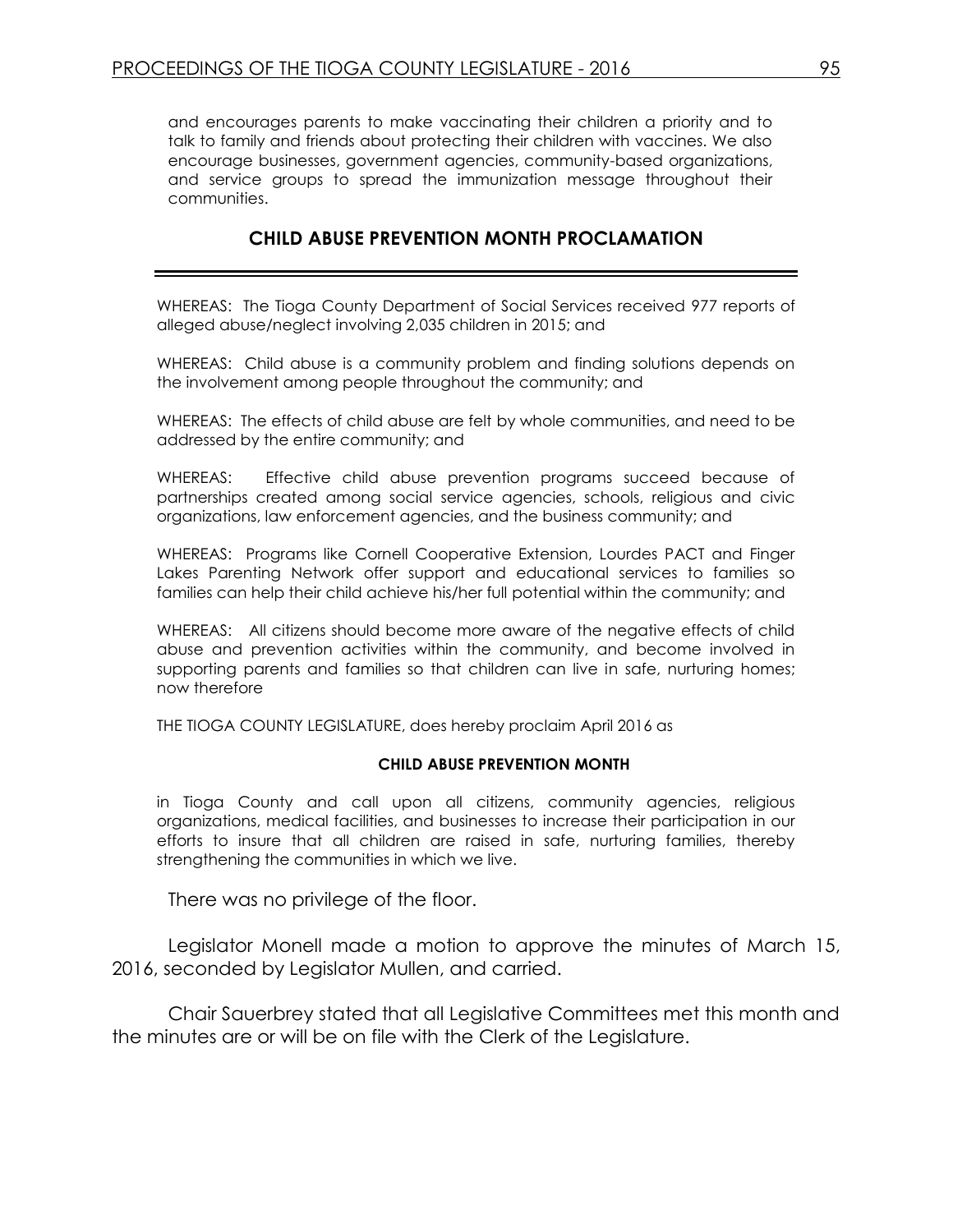Legislator Roberts moved for the adoption of the following resolution, seconded by Legislator Mullen.

| REFERRED TO: | <b>LEGISLATIVE WORKSESSION</b> |
|--------------|--------------------------------|
|              |                                |

RESOLUTION NO. 74–16 *APPOINT DIRECTOR SOIL & WATER CONSERVATION DISTRICT*

WHEREAS: John King, Pomona Grange Representative to the Tioga County Soil and Water Conservation District has resigned from said Board; and

WHEREAS: The Pomona Grange has recommended Mark Kwiatkowski, farm operator in Owego to fill said unexpired term; therefore be it

RESOLVED: That Mark Kwiatkowski is hereby appointed the Pomona Grange Representative to the Tioga County Soil and Water Conservation District to fill the unexpired term of John King, said term ending December 31, 2016.

ROLL CALL VOTE

Yes – Legislators Hollenbeck, Huttleston, Monell, Mullen, Sauerbrey, Roberts, Standinger, Sullivan and Weston

No – None.

Absent – None.

RESOLUTION ADOPTED.

Legislator Roberts moved for the adoption of the following resolution, seconded by Legislator Sullivan.

| REFERRED TO:         | LEGISLATIVE WORKSESSION                                                            |
|----------------------|------------------------------------------------------------------------------------|
| RESOLUTION NO. 75–16 | <b>APPOINT DIRECTOR</b><br><b>SOIL &amp; WATER CONSERVATION</b><br><b>DISTRICT</b> |

WHEREAS: Robert Aman's term on the Soil and Water Conservation District as a Farm Bureau Representative is set to expire on March 31, 2016; and

WHEREAS: The Farm Bureau has expressed interest for Robert Aman to continue as Farm Bureau's Representative on the Soil and Water Conservation District Board; therefore be it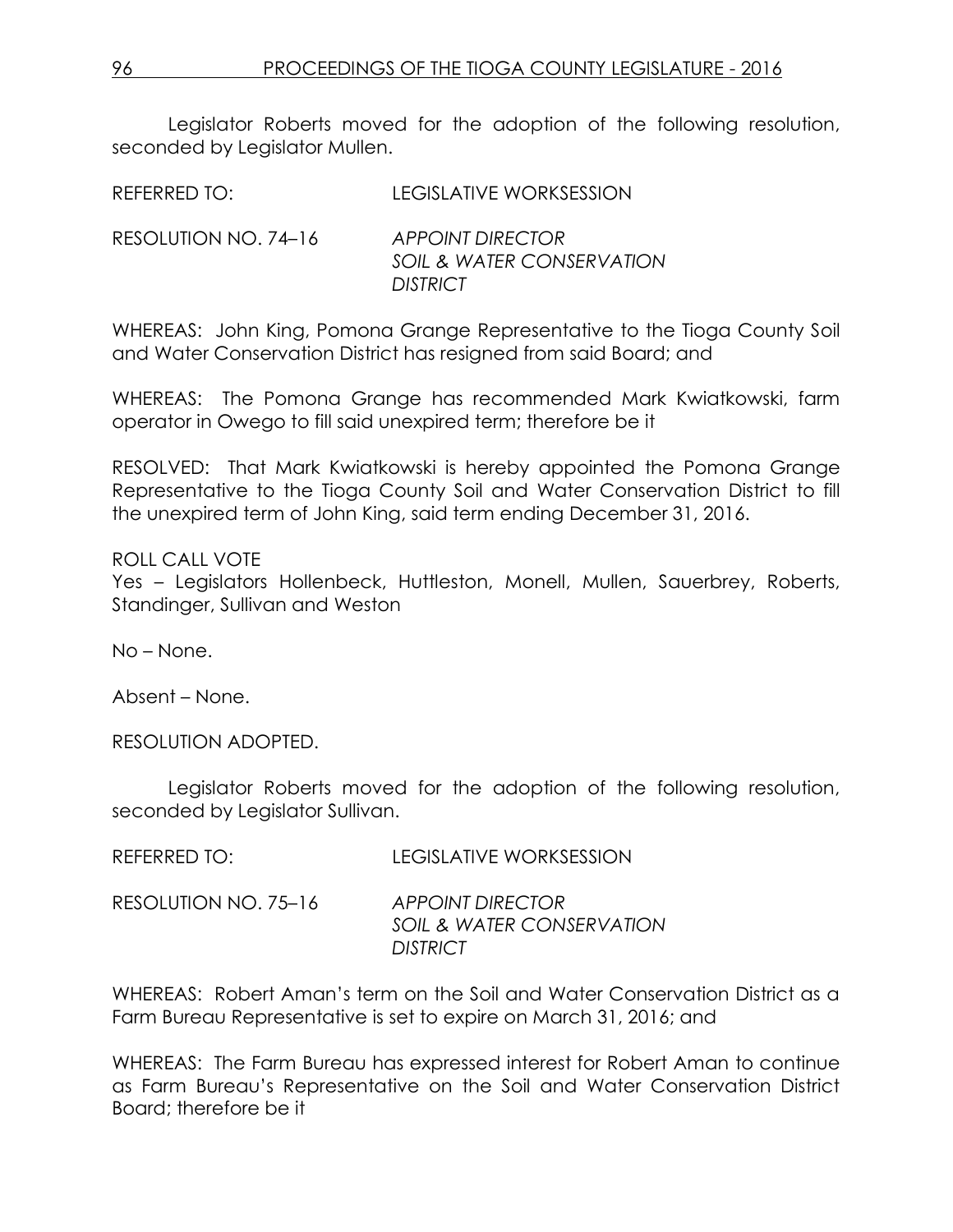RESOLVED: That Robert Aman of Candor, New York be hereby reappointed Farm Bureau Representative to the Soil and Water Conservation District Board for a term of April 1, 2016 through March 31, 2019Ap.

ROLL CALL VOTE Yes – Legislators Hollenbeck, Huttleston, Monell, Mullen, Sauerbrey, Roberts, Standinger, Sullivan and Weston

No – None.

Absent – None.

RESOLUTION ADOPTED.

Legislator Monell moved for the adoption of the following resolution, seconded by Legislator Standinger.

REFERRED TO: ED&P COMMITTEE

RESOLUTION NO. 76-16 *REASSIGN MEMBER TO THE TIOGA COUNTY PLANNING BOARD*

WHEREAS: The Town of Candor position on the Tioga County Planning Board has been vacant since Gary Henry, Jr. resigned in November of 2015; and

WHEREAS: Jason Bellis, a current at-large, alternate member on the Tioga County Planning Board is willing to be reassigned to the Town of Candor representative position as he lives in the Town of Candor, freeing the alternate position to find a candidate countywide; and

WHEREAS: The Candor Town Board has nominated Jason Bellis to fulfill the unexpired term of Gary Henry, Jr.; therefore be it

RESOLVED: That the Tioga County Legislature reassigns Jason Bellis' representation on the Tioga County Planning Board to the Town of Candor position, to fulfill Gary Henry, Jr's unexpired 3-year term of 1/1/15 – 12/31/17.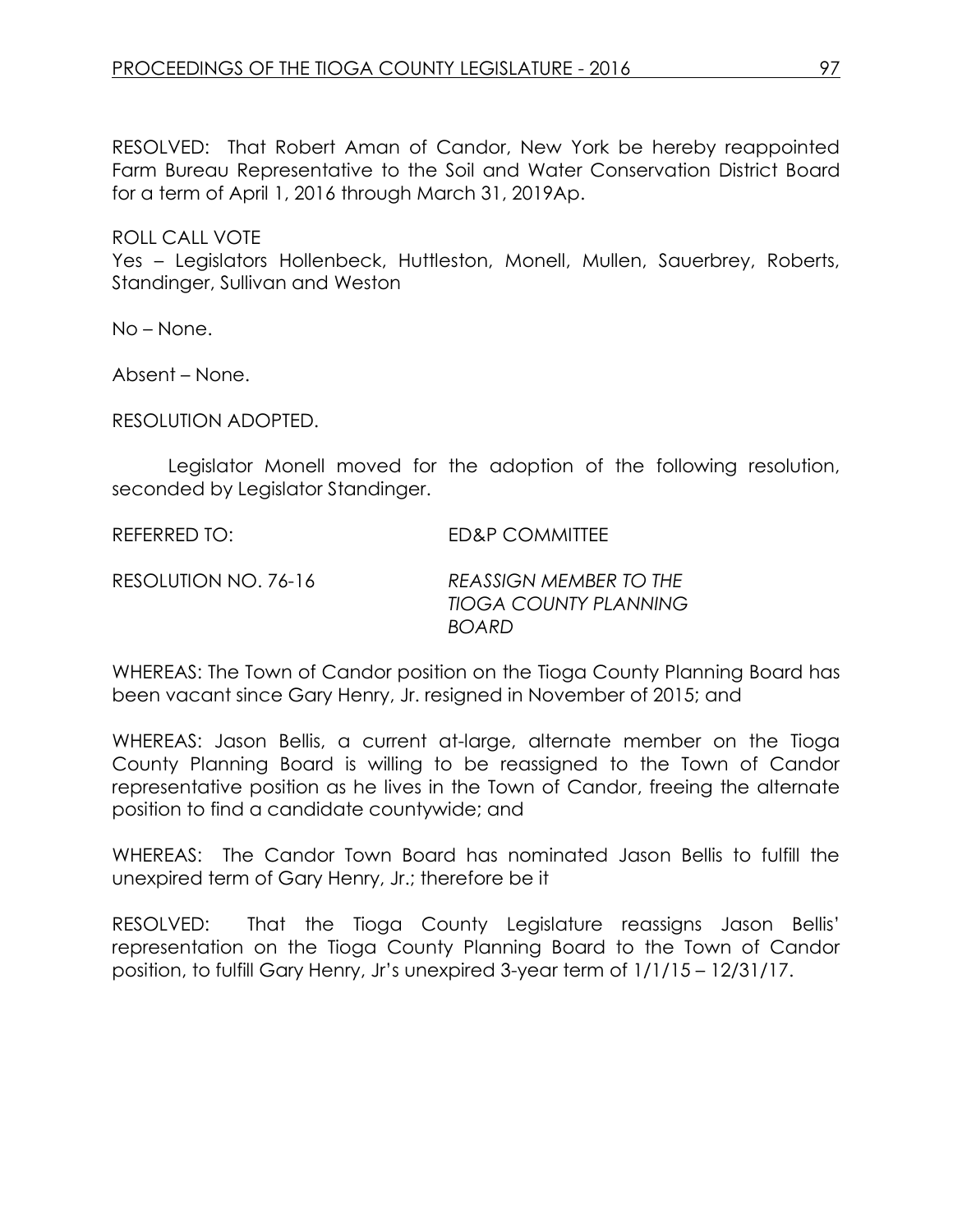Yes - Legislators Hollenbeck, Huttleston, Monell, Mullen, Sauerbrey, Roberts, Standinger, Sullivan and Weston

No – None.

Absent – None.

RESOLUTION ADOPTED.

Legislator Weston moved for the adoption of the following resolution, seconded by Legislator Hollenbeck.

REFERRED TO: ED&P COMMITTEE

RESOLUTION NO. 77-16 *APPOINT MEMBER TO THE TIOGA COUNTY PLANNING BOARD*

WHEREAS: One at-large, alternate position has been vacated due to Jason Bellis becoming the Town of Candor representative to the Tioga County Planning; and

WHEREAS: Tioga County Economic Development & Planning has found Christopher Curry willing and able to fulfill the unexpired term of Jason Bellis in this capacity; therefore be it

RESOLVED: That the Tioga County Legislature appoints Christopher Curry to the Tioga County Planning Board as an at-large, alternate member, to fulfill Jason Bellis' unexpired 3-year term of 1/1/16 – 12/31/18.

ROLL CALL VOTE

Yes – Legislators Hollenbeck, Huttleston, Monell, Mullen, Sauerbrey, Roberts, Standinger, Sullivan and Weston

No – None.

Absent – None.

RESOLUTION ADOPTED.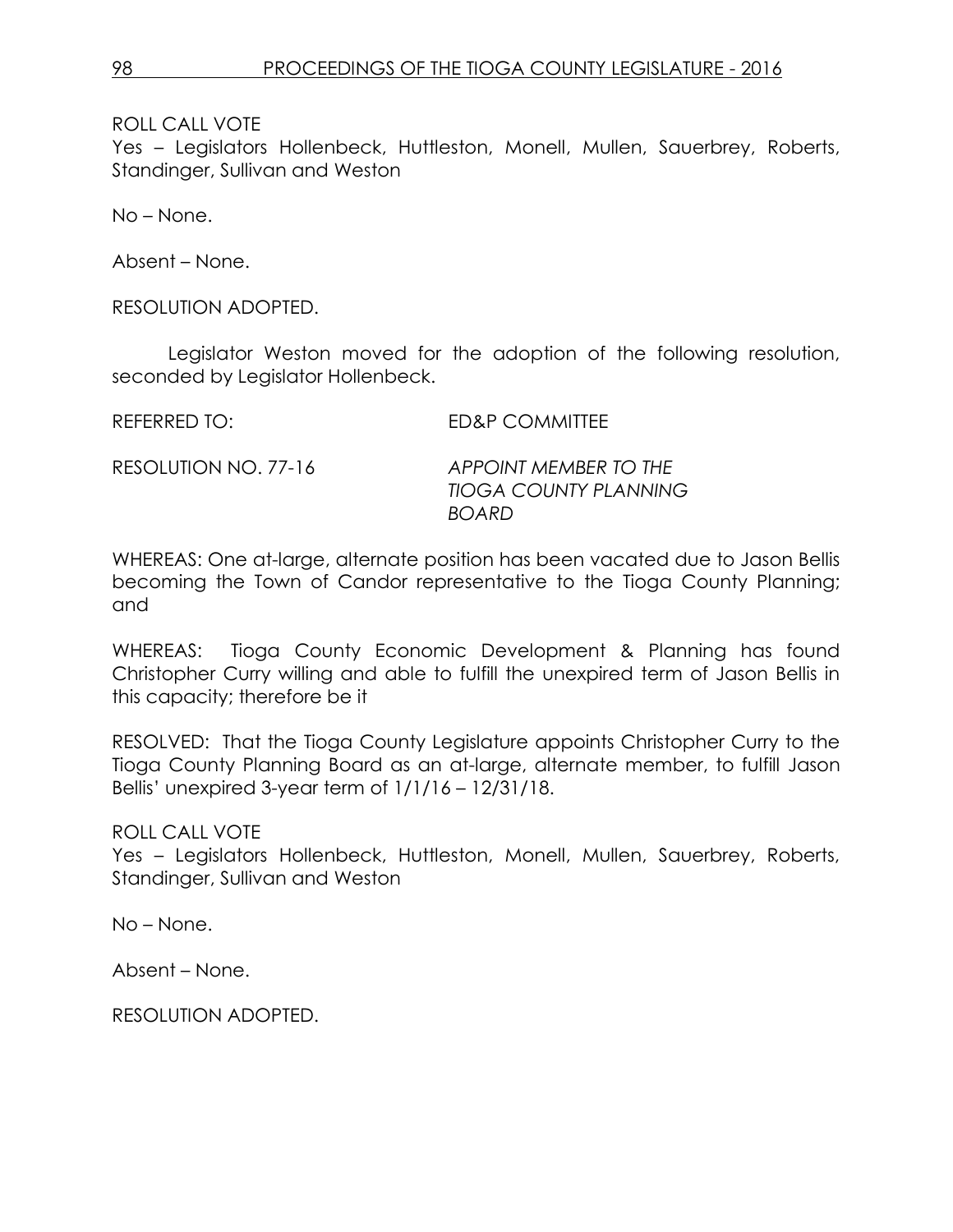Legislator Weston moved for the adoption of the following resolution, seconded by Legislator Hollenbeck.

REFERRED TO: ED&P COMMITTEE

RESOLUTION NO. 78-16 *APPOINT MEMBER TO THE TIOGA COUNTY PLANNING BOARD*

WHEREAS: David Mumbulo, representing the Town of Barton on the Tioga County Planning Board has resigned due to a continual schedule conflict; and

WHEREAS: The Barton Town Board has found Grady Updyke willing and able to fulfill the unexpired term of David Mumbulo, and has nominated him to serve in this capacity; therefore be it

RESOLVED: That the Tioga County Legislature appoints Grady Updyke to the Tioga County Planning Board, to fulfill David Mumbulo's unexpired 3-year term of 3/12/14 – 12/31/16.

ROLL CALL VOTE

Yes – Legislators Hollenbeck, Huttleston, Monell, Mullen, Sauerbrey, Roberts, Standinger, Sullivan and Weston

No – None.

Absent – None.

RESOLUTION ADOPTED.

Legislator Monell moved for the adoption of the following resolution, seconded by Legislator Hollenbeck.

REFERRED TO: PUBLIC SAFETY COMMITTEE RESOLUTION NO. 79-16 *APPROVE ALTERNATIVES TO INCARCERATION 2016-2017 SERVICE PLAN AND APPLICATION FOR FUNDING* 

WHEREAS: The Alternatives to Incarceration Service Plan for 2016 -2017 will be presented to the Alternatives To Incarceration Board on April 21, 2016; and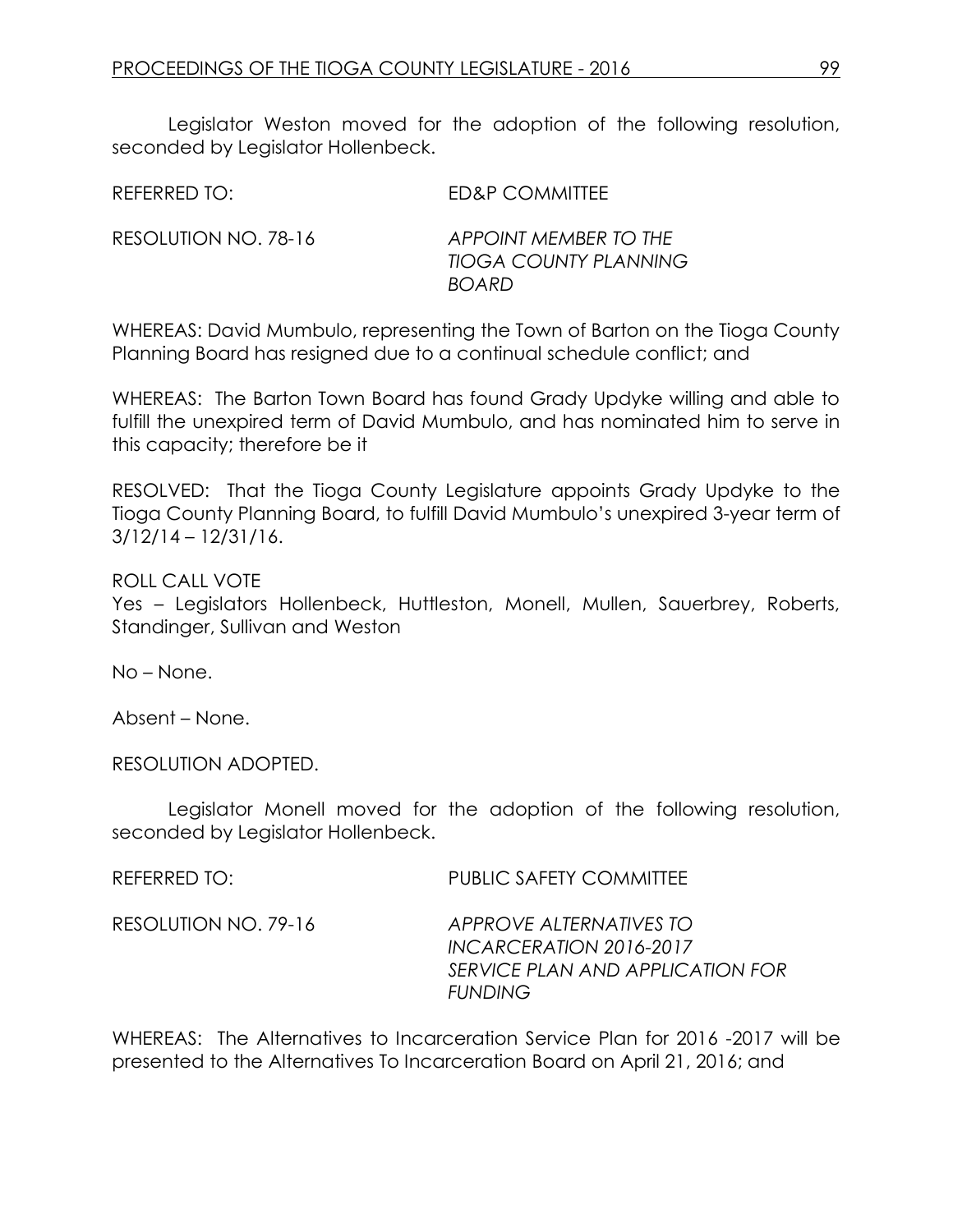100 PROCEEDINGS OF THE TIOGA COUNTY LEGISLATURE - 2016

WHEREAS: The Alternatives to Incarceration Programs in Tioga County for PreTrial Release and Community Service have a long standing tradition of being an effective tool to reduce the amount of inmates in the Tioga County Jail; therefore if the ATI Board approves the proposed plan, the Tioga County Legislature will also support it; therefore be it

RESOLVED: That the Tioga County Legislature approves the Alternatives to Incarceration Service Plan for the time period of 7/1/2016 to 6/30/2017 and submit same to the NYS Division of Criminal Justice Services and Office of Probation and Correctional Alternatives to continue state-grant funding for Pre-Trial Release, Community Service, and Specialized Treatment.

### ROLL CALL VOTE

Yes – Legislators Hollenbeck, Huttleston, Monell, Mullen, Sauerbrey, Roberts, Standinger, Sullivan and Weston

No – None.

Absent – None.

RESOLUTION ADOPTED.

Legislator Roberts moved for the adoption of the following resolution, seconded by Legislator Sullivan.

REFERRED TO: PUBLIC WORKS COMMITTEE

RESOLUTION NO. 80-16 *FILING OF AN APPLICATION FOR STATE ASSISTANCE FROM THE HOUSEHOLD HAZARDOUS WASTE (HHW) STATE ASSISTANCE PROGRAM AND SIGNING OF THE ASSOCIATED STATE MASTER GRANT CONTRACT, UNDER THE APPROPRIATE LAWS OF NEW YORK STATE*

WHEREAS: The State of New York provides financial aid for household hazardous waste programs; and

WHEREAS: Tioga County, herein called the MUNICIPALITY, has examined and duly considered the applicable laws of the State of New York and the MUNICIPALITY deems it to be in the public interest and benefit to file an application under these laws; and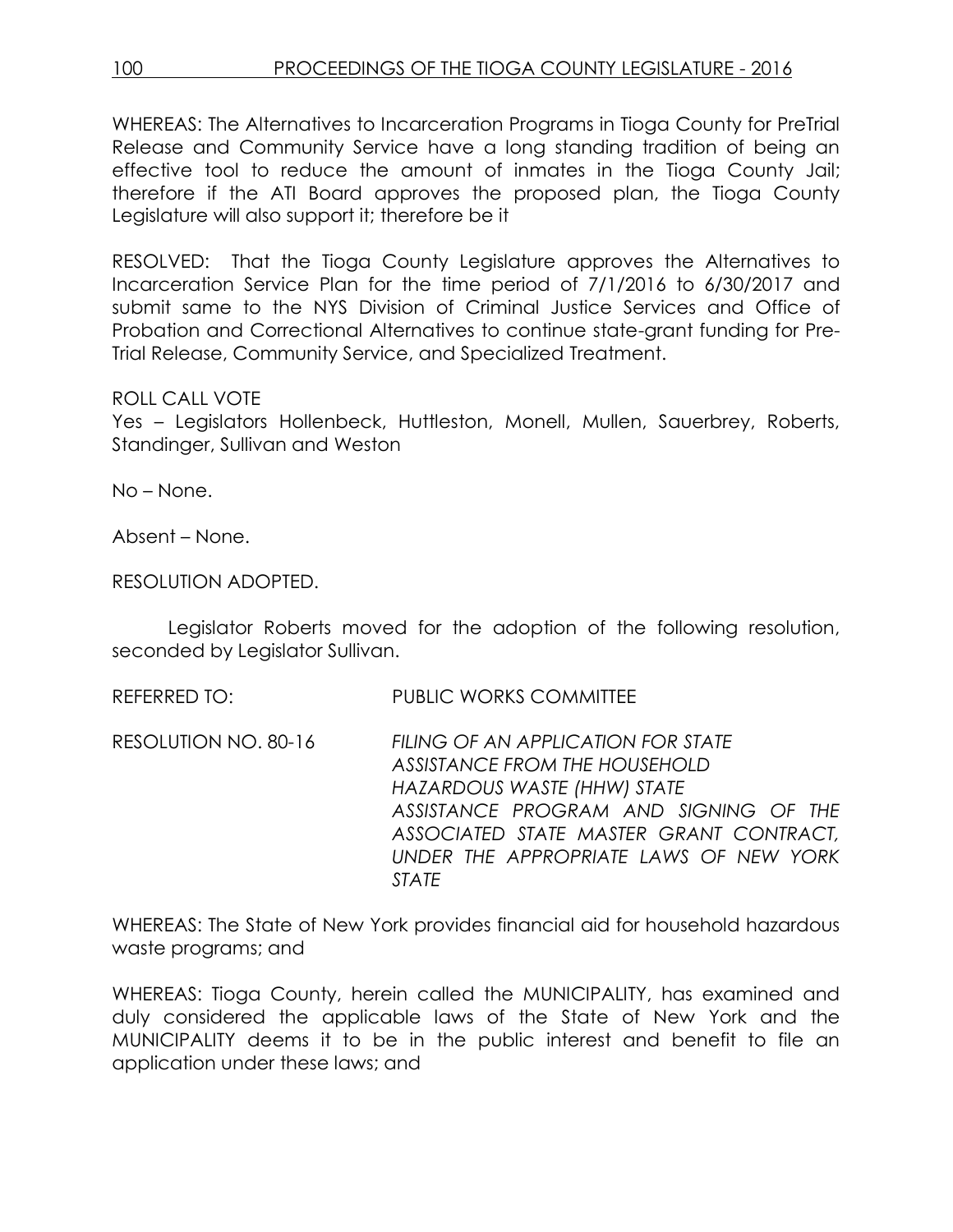WHEREAS: It is necessary that a Contract by and between THE PEOPLE OF THE STATE OF NEW YORK, herein called the STATE, and the MUNICIPALITY be executed for such STATE Aid; now therefore be it

# RESOLVED BY THE TIOGA COUNTY LEGISLATURE:

- 1. That the filing of an application in the form required by the State of New York in conformity with the applicable laws of the State of New York including all understanding and assurances contained in said application is hereby authorized;
- 2. That Tioga County's Legislative Chair, or his/her designee is directed and authorized as the official representative of the MUNICIPALITY to act in connection with the application, to sign the resulting contract if said application is approved by the State; and to provide such additional information as may be required;
- 3. That the MUNICIPALITY agrees that it will fund the entire cost of said household hazardous waste program and will be reimbursed by the State for the State share of such costs as indicated in the contract:
- 4. That two (2) Certified Copies of this Resolution be prepared and sent to the New York State Department Environmental Conservation together with a complete application;
- 5. That this resolution shall take effect immediately.

### ROLL CALL VOTE

Yes – Legislators Hollenbeck, Huttleston, Monell, Mullen, Sauerbrey, Roberts, Standinger, Sullivan and Weston

No – None.

Absent – None.

RESOLUTION ADOPTED.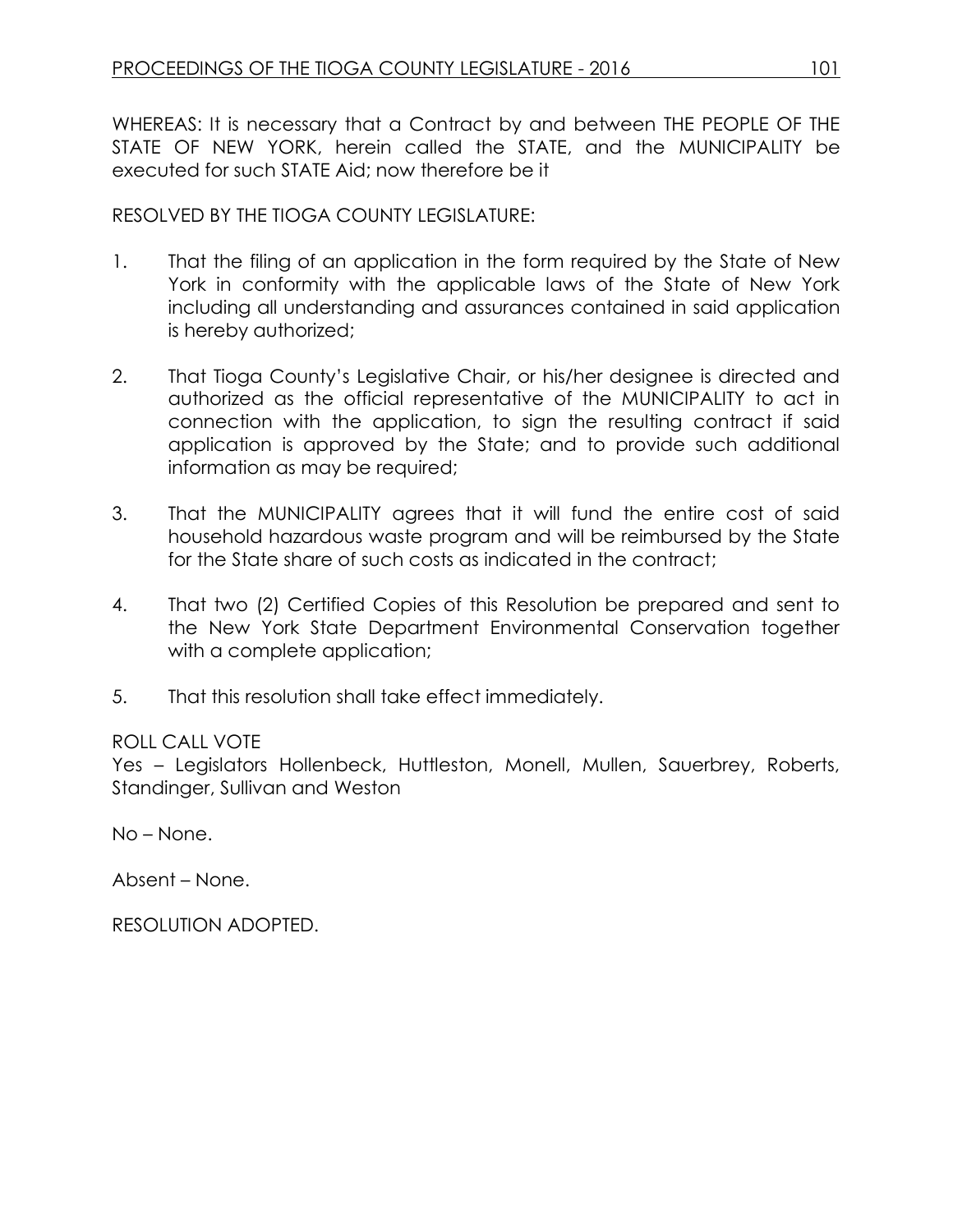Legislator Roberts moved for the adoption of the following resolution, seconded by Leaislator Sullivan.

REFERRED TO: PUBLIC WORKS COMMITTEE

RESOLUTION NO. 81-16 *FILING OF AN APPLICATION FOR A STATE ASSISTANCE GRANT FOR A MUNICIPAL WASTE REDUCTION AND/OR RECYCLING PROJECT AND SIGNING OF THE MASTER GRANT CONTRACT, UNDER THE APPROPRIATE LAWS OF NEW YORK STATE*

WHEREAS: The State of New York provides financial aid for municipal waste reduction and municipal recycling projects; and

WHEREAS: Tioga County, herein called the MUNICIPALITY, has examined and duly considered the applicable laws of the State of New York and the Municipality deems it to be in the public interest and benefit to file an application under these laws; and

WHEREAS: It is necessary that a Master Grant Contract by and between THE PEOPLE OF THE STATE OF NEW YORK, herein called the STATE, and the MUNICIPALITY be executed for such STATE Assistance Grant; now therefore be it

RESOLVED BY THE TIOGA COUNTY LEGISLATURE:

- 6. That the filing of an application in the form required by the State of New York in conformity with the applicable laws of the State of New York including all understanding and assurances contained in said application is hereby authorized;
- 7. That Tioga County's Legislative Chair, or his/her designee is directed and authorized as the official representative of the MUNICIPALITY to act in connection with the application and to provide such additional information as may be required and to sign the resulting contract if said application is approved by the State;
- 8. That the MUNICIPALITY agrees that it will fund the entire cost of said Municipal Waste Reduction and Recycling Project;
- 9. That this resolution shall take effect immediately.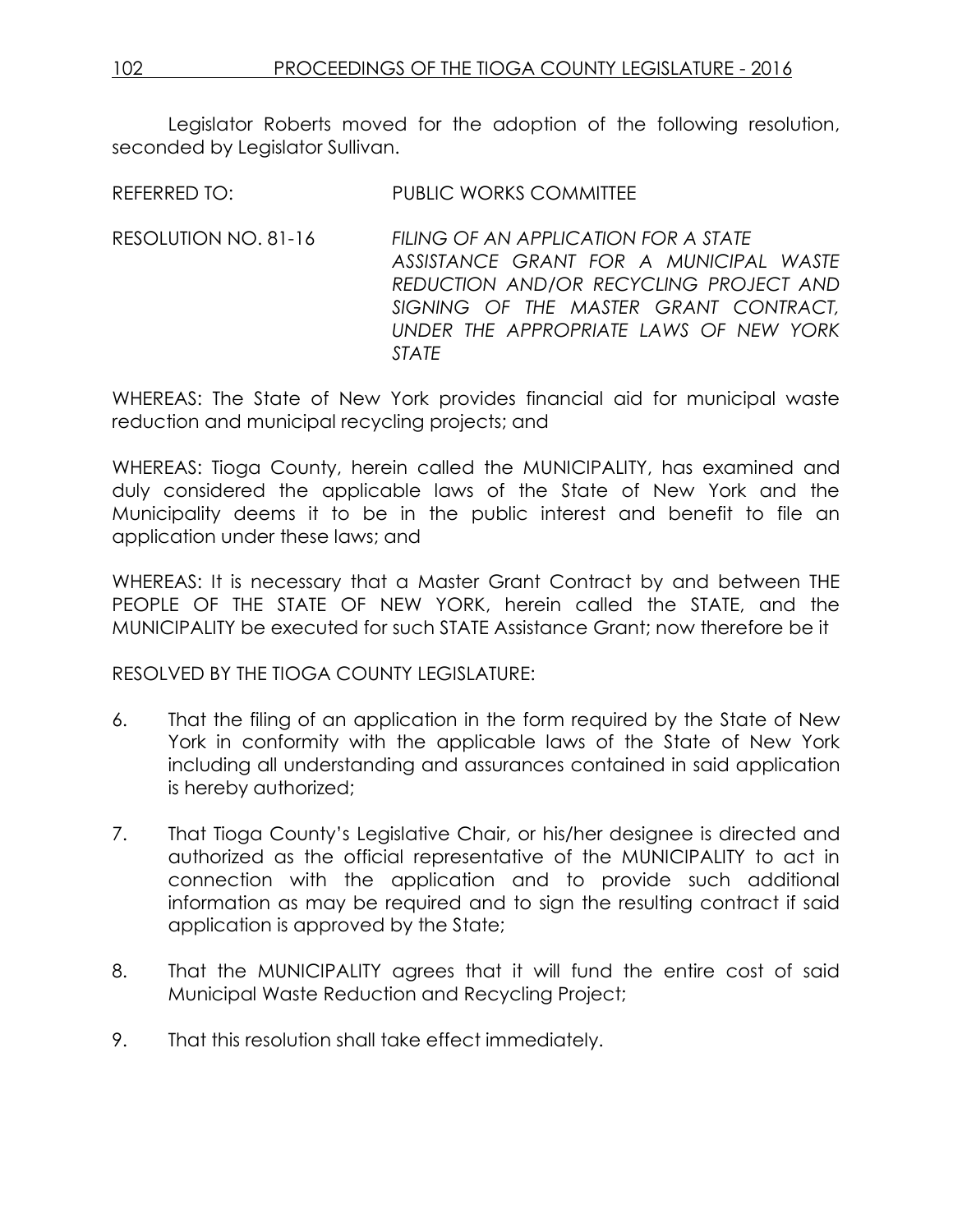Yes - Legislators Hollenbeck, Huttleston, Monell, Mullen, Sauerbrey, Roberts, Standinger, Sullivan and Weston

No – None.

Absent – None.

RESOLUTION ADOPTED.

Legislator Monell moved for the adoption of the following resolution, seconded by Legislator Hollenbeck.

REFERRED TO: FINANCE/LEGAL COMMITTEE

RESOLUTION NO. 82–16 *APPLY FOR INDIGENT LEGAL SERVICES GRANT*

WHEREAS: The New York State Office of Indigent Legal Services has made available to Tioga County a three year, non-competitive grant for Calendar years 1/1/16 to 12/31/18, totaling \$61,902 to improve the quality of indigent legal services provided under Article 18-B of the County Law; and

WHEREAS: Tioga County realizes the importance of providing quality representation to indigent individuals; and

WHEREAS: The grant funds will be used:

- 1. To continue to partially fund the position of Family Court Public Defender and Chief Public Defender and continue to entirely fund the Public Defender Paralegal Position.
- 2. To continue to fund the Public Defenders Case Management Services System.
- 3. To continue to entirely fund the two part-time positions in the Assigned Counsel Administrator's Office.

### And

WHEREAS: There are no local matching funds required under this grant; now therefore be it

RESOLVED: That the Tioga County Legislature authorizes the submission of said grant to the Office of Indigent Legal Services for the sum of \$61,902, and authorizes and directs the Chair of the Tioga County Legislature to execute any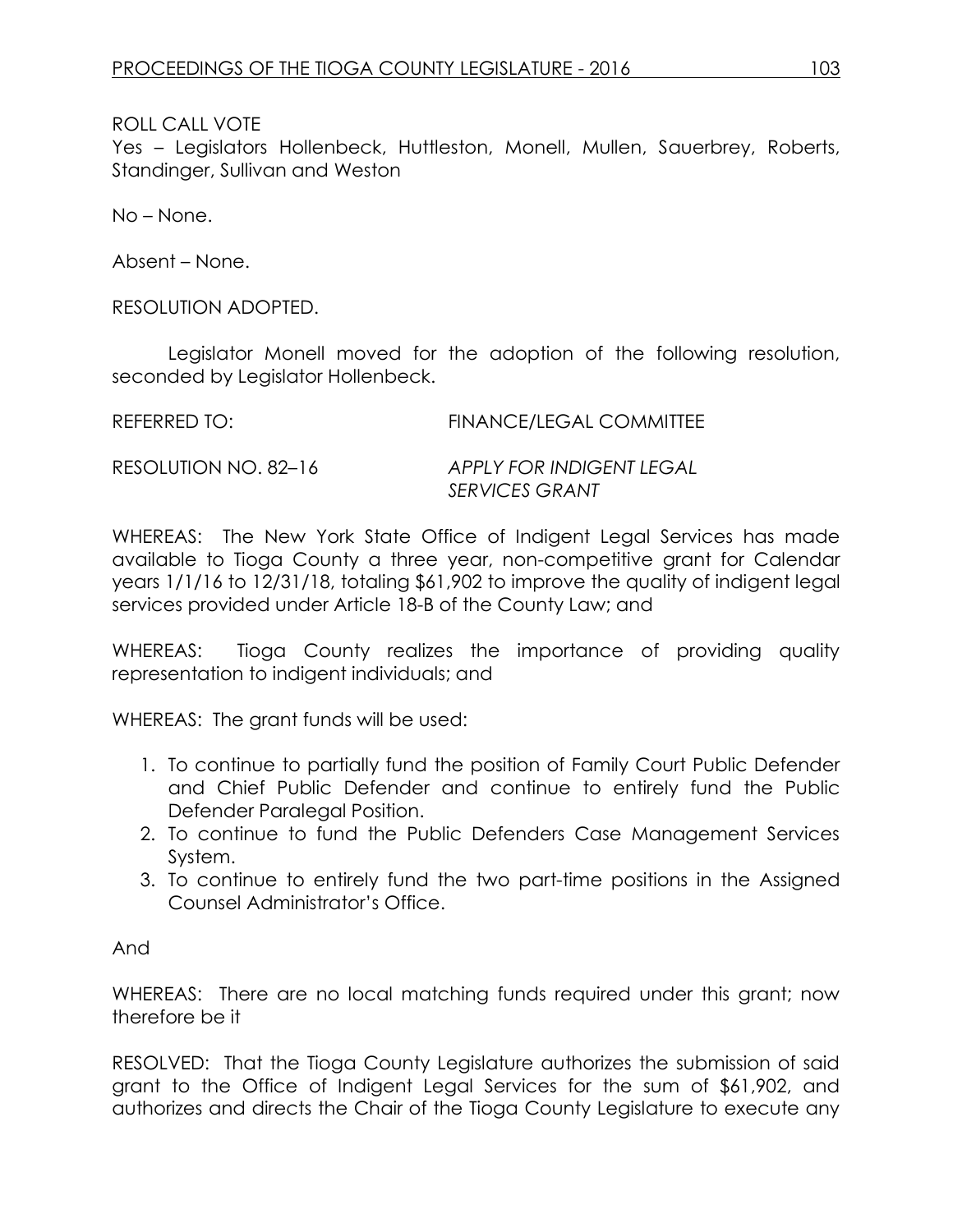contracts, or other necessary documents to proceed with the grant, subject to approval of the County Attorney.

ROLL CALL VOTE

Yes – Legislators Hollenbeck, Huttleston, Monell, Mullen, Sauerbrey, Roberts, Standinger, Sullivan and Weston

No – None.

Absent – None.

RESOLUTION ADOPTED.

Legislator Standinger moved for the adoption of the following resolution, seconded by Legislator Sullivan.

| REFERRED TO:         | <b>HEALTH &amp; HUMAN SERVICES COMMITTEE</b><br><b>FINANCE COMMITTEE</b> |
|----------------------|--------------------------------------------------------------------------|
| RESOLUTION NO. 83-16 | APPROPRIATION OF FUNDS<br>MENTAL HYGIENE                                 |

WHEREAS: The Suicide Coalition of Tioga County has raised money through fund raising, gifts and donations; and Tioga County Department of Mental Hygiene is the administrator of these funds; and

WHEREAS: The funding is specifically designated for the purchase of program deliverables; and

WHEREAS: Appropriation of Funds requires Legislative approval; therefore be it

RESOLVED: That funding be appropriated as follows:

|     |                                                    | From: A4322 427051 Gifts and Donations                      | \$2,149.04       |
|-----|----------------------------------------------------|-------------------------------------------------------------|------------------|
| To: | A4322 540010 Advertising<br>A4322 540130 Contracts |                                                             | 100.00<br>100.00 |
|     | A4322 540360 Meals/Food                            |                                                             | 100.00           |
|     |                                                    | A4322 540420 Office Supplies<br>A4322 540485 Printing/Paper | 100.00<br>500.00 |
|     |                                                    | A4322 540640 Supplies (Not Office)                          | 100.00           |
|     |                                                    | A4322 540733 Training/All Other                             | \$1,149.04       |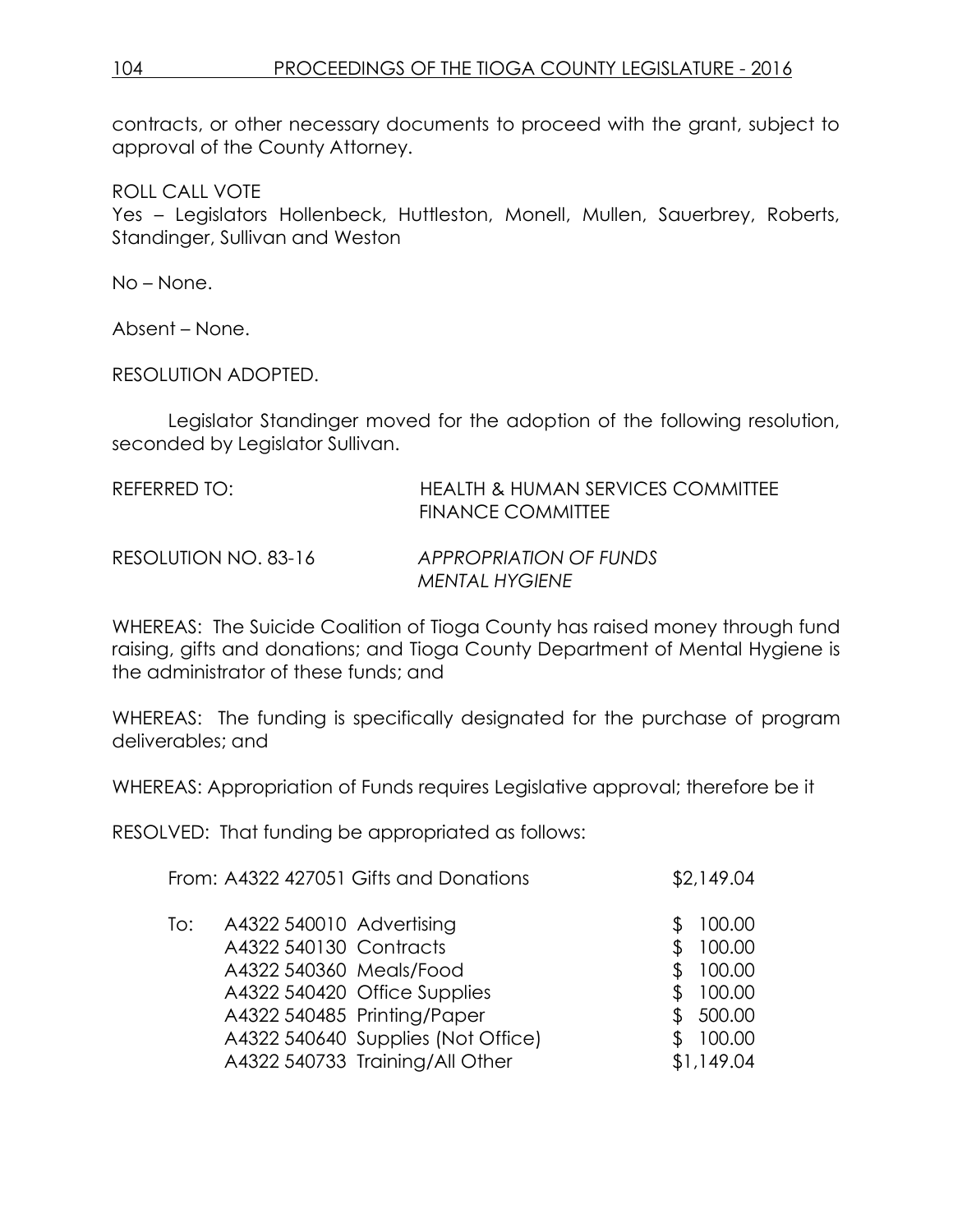Yes – Legislators Hollenbeck, Huttleston, Monell, Mullen, Sauerbrey, Roberts, Standinger, Sullivan and Weston

No – None.

Absent – None.

RESOLUTION ADOPTED.

Legislator Standinger moved for the adoption of the following resolution, seconded by Legislator Sullivan.

| REFERRED TO:         | <b>HEALTH &amp; HUMAN SERVICES COMMITTEE</b><br><b>FINANCE COMMITTEE</b> |
|----------------------|--------------------------------------------------------------------------|
| RESOLUTION NO. 84-16 | TRANSFER OF FUNDS<br>PUBLIC HEALTH                                       |

WHEREAS: Public Health is in need of Professional Engineering services; and

WHEREAS: Public Health plans to contract for these mandated services; and

WHEREAS: Public Health has the funds available in their 2016 budget due to reorganization of the Environmental Health staff, yet requires the transfer of these funds into the appropriate budget lines; and

WHEREAS: Transfer of Funds requires Legislative approval; therefore be it

RESOLVED: That funding be transferred as follows:

From: A4090 510010 Environmental Health: Personnel \$29,000

To: A4090 540140 Environmental Health: Contractual \$ 29,000

#### ROLL CALL VOTE

Yes – Legislators Hollenbeck, Huttleston, Monell, Mullen, Sauerbrey, Roberts, Standinger, Sullivan and Weston

No – None.

Absent – None.

RESOLUTION ADOPTED.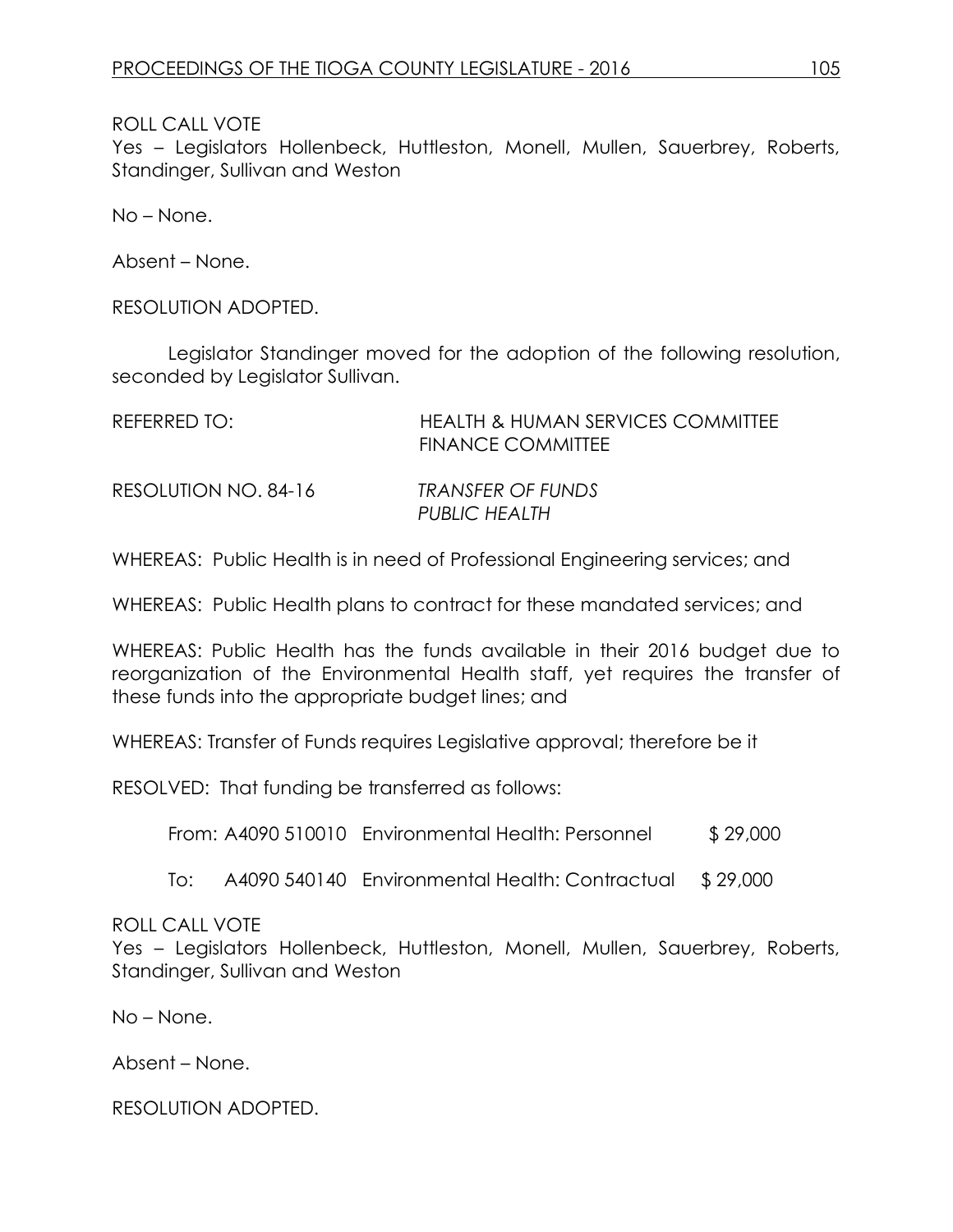Legislator Monell moved for the adoption of the following resolution, seconded by Legislator Hollenbeck.

REFERRED TO: FINANCE/LEGAL COMMITTEE

RESOLUTION NO. 85-16 *AMENDING POLICY 26 TIOGA COUNTY ETHICS LAW, SCHEDULE A*

WHEREAS: The Legislature wishes to amend Policy 26, Schedule A; therefore be it

RESOLVED: That Policy 26, Schedule A is amended as follows:

### POSITION

AG & FARMLAND PROTECTION BOARD MEMBERS (ALL) ASSIGNED COUNSEL ADMINISTRATOR BOARD OF HEALTH MEMBERS (ALL) BUDGET OFFICER CAPTAIN, OPERATIONS OFFICER CHIEF ACCOUNTANT CLERK TO THE LEGISLATURE AND DEPUTY CLERK CLINICAL PROGRAM DIRECTOR COMMISSIONERS OF BOARD OF ELECTIONS AND DEPUTIES COMMISSIONER OF PUBLIC WORKS AND DEPUTY COMMISSIONER OF SOCIAL SERVICES AND DEPUTY COMMISSIONER COMMUNITY SERVICE BOARD MEMBERS (ALL) CORONERS (ALL) COUNTY ATTORNEY AND ASSISTANTS COUNTY CLERK AND DEPUTY COUNTY PLANNING DIRECTOR COUNTY SHERIFF AND UNDERSHERIFF COUNTY TREASURER AND DEPUTY DIRECTORS OF ADMINISTRATIVE SERVICES DIRECTOR OF COMMUNITY SERVICES DIRECTOR OF EMERGENCY PREPAREDNESS AND DEPUTY DIRECTOR DIRECTOR OF EMPLOYMENT & TRANSITIONAL SUPPORT DIRECTOR OF INFORMATION TECHNOLOGY & COMMUNICATION SYSTEMS DIRECTOR OF REAL PROPERTY TAX SERVICES DIRECTOR OF VETERANS' SERVICE AGENCY DIRECTOR OF WEIGHTS & MEASURES I DIRECTOR OF ECONOMIC DEVELOPMENT & PLANNING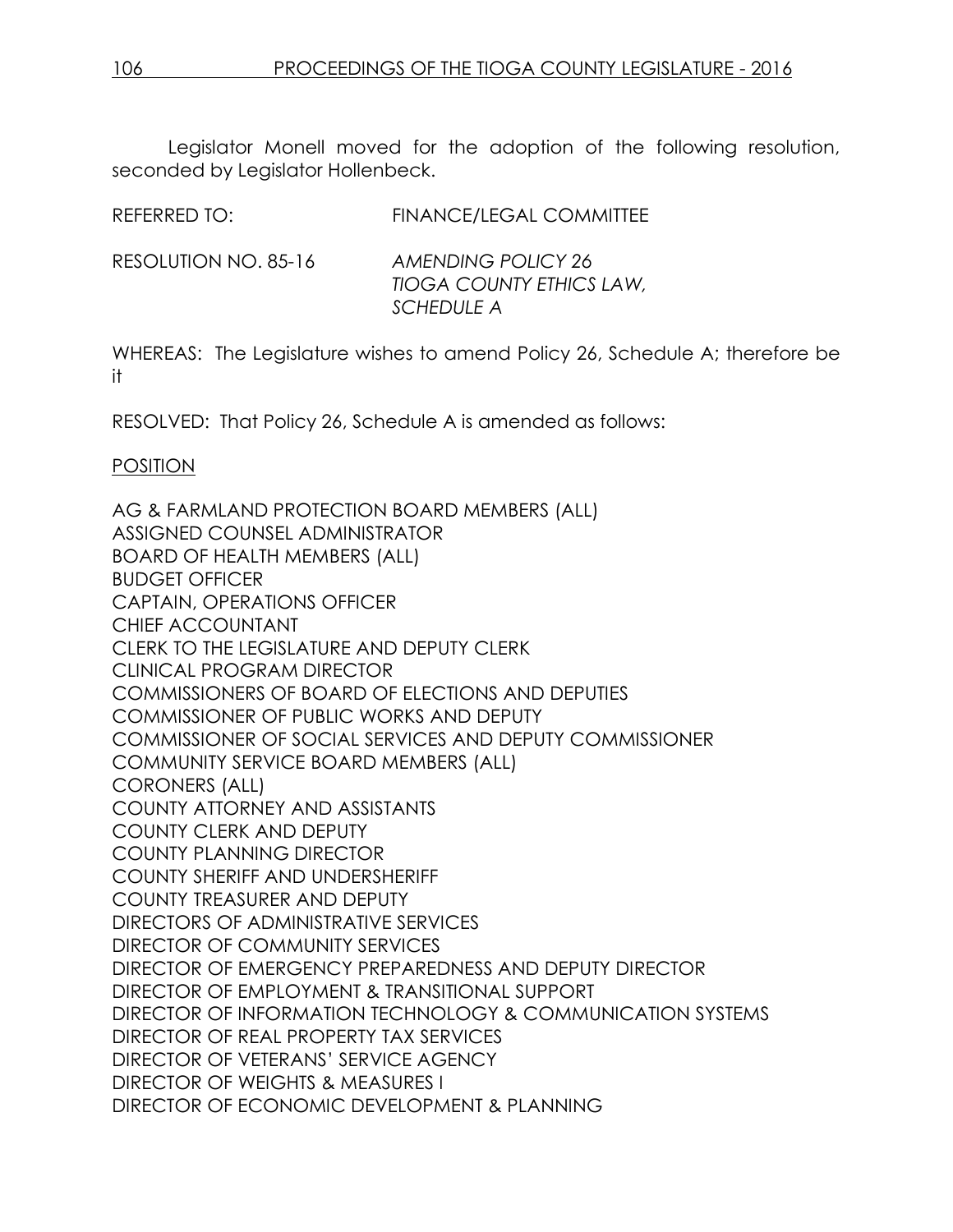DEPUTY DIRECTOR ECONOMIC DEVELOPMENT DISTRICT ATTORNEY AND ASSISTANTS ETHICS BOARD MEMBERS (ALL) FIRE COORDINATOR AND ASSISTANT FIRE COORDINATORS PUBLIC HEALTH DIRECTOR AND DEPUTY DIRECTOR HISTORIAN INDUSTRIAL DEVELOPMENT AGENCY MEMBERS (ALL) LEGISLATORS (ALL) LOCAL DEVELOPMENT CORPORATION AGENCY MEMBERS (ALL) MATERIALS RECOVERY MANAGER PERSONNEL OFFICER PLANNING BOARD MEMBERS (ALL) PROBATION DIRECTOR II PUBLIC DEFENDER AND ASSISTANTS RECORDS MANAGEMENT OFFICER SAFETY OFFICER TIOGA TOBACCO ASSET SECURITIZATION CORP. BOARD MEMBERS (ALL) YOUTH BUREAU DIRECTOR YOUTH BUREAU MEMBERS (ALL)

And be it further

RESOLVED: That the remainder of Policy 26 Tioga County Ethics Law shall remain in full force and effect.

ROLL CALL VOTE Yes – Legislators Hollenbeck, Huttleston, Monell, Mullen, Sauerbrey, Roberts, Standinger, Sullivan and Weston

No – None.

Absent – None.

RESOLUTION ADOPTED.

Legislator Monell moved for the adoption of the following resolution, seconded by Legislator Standinger.

| REFERRED TO:         | FINANCE/LEGAL COMMITTEE                                                                       |
|----------------------|-----------------------------------------------------------------------------------------------|
| RESOLUTION NO. 86-16 | EXECUTE LEASE WITH BARTERRA<br>PROPERTIES, LTD. FOR MENTAL<br><b>HYGIENE SATELLITE OFFICE</b> |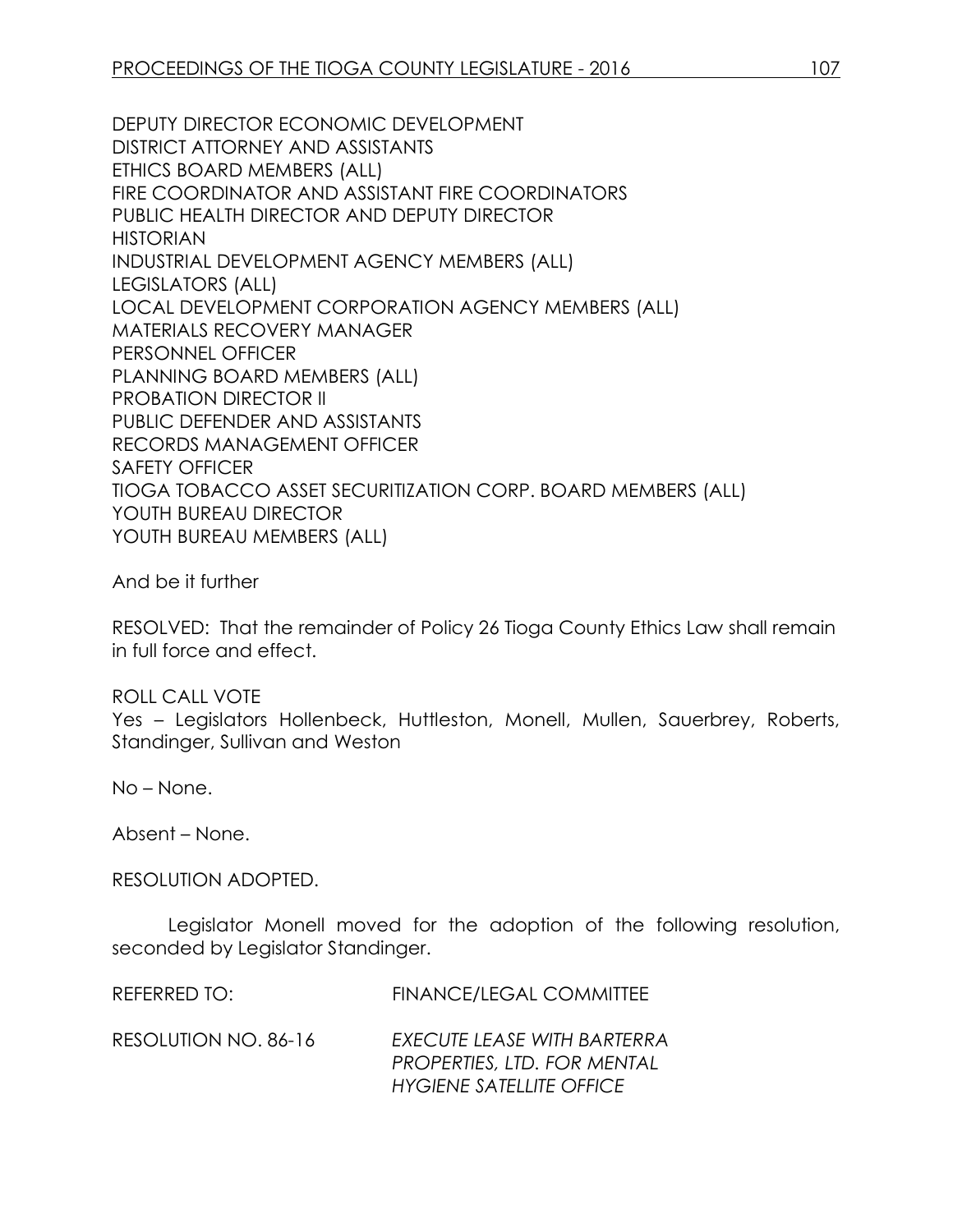### 108 PROCEEDINGS OF THE TIOGA COUNTY LEGISLATURE - 2016

WHEREAS: The County's current lease with Barterra Properties, Ltd. for the Mental Hygiene satellite office located at 80 William Donnelly Parkway, Waverly will expire August 31, 2016; and

WHEREAS: It appears it is in the best interest of the County to continue the Mental Hygiene satellite office located at 80 William Donnelly Parkway, Waverly; and

WHEREAS: A new lease for a portion of the building (Suite 2) at 80 William Donnelly Parkway has been negotiated for a five year term at an annual rental of \$22,960.00; therefore be it

RESOLVED: That the Chair of the Legislature is authorized and directed to sign said lease with Barterra Properties, Ltd. for a portion of the building, (Suite 2) located at 80 William Donnelly Parkway, Waverly for a five year lease term commencing September 1, 2016 at the annual rental of \$22,960.00.

ROLL CALL VOTE

Yes – Legislators Hollenbeck, Huttleston, Monell, Mullen, Sauerbrey, Roberts, Standinger, Sullivan and Weston

No – None.

Absent – None.

RESOLUTION ADOPTED.

Legislator Roberts moved for the adoption of the following resolution, seconded by Legislator Sullivan.

REFERRED TO: PUBLIC WORKS

RESOLUTION NO. 87-16 *APPROVE DEMOLITION CONTRACT FOR 461 RTE. 96 OWEGO NY*

WHEREAS: Tioga County acquired property at 461 Rte. 96, Owego, NY for back taxes, and

WHEREAS: Funds were budgeted for the demolition of this property; and

WHEREAS: The Commissioner of Public Works received a proposal for demolition of the above mentioned property at a cost of \$11,385; therefore be it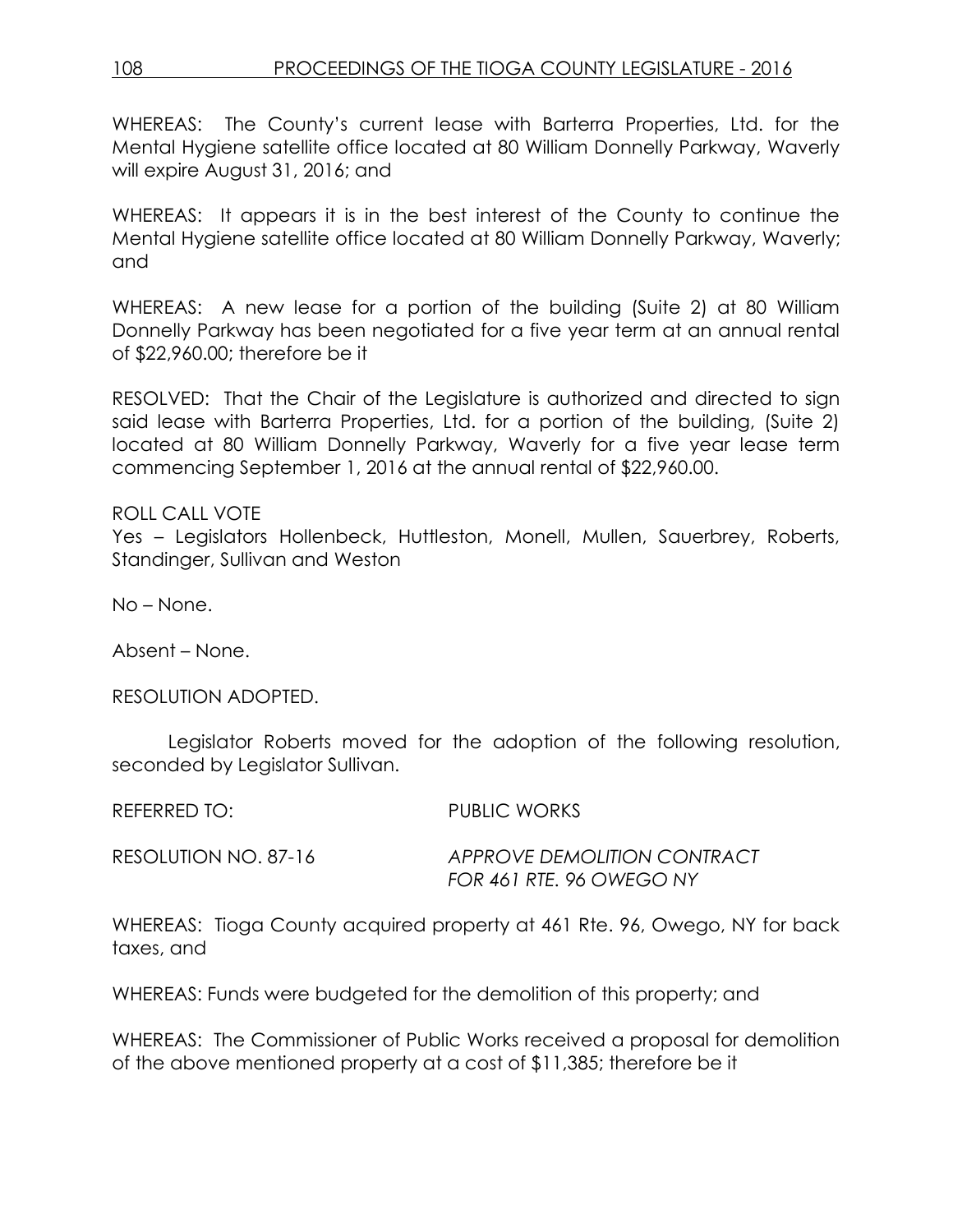RESOLVED: That the Tioga County Legislature authorizes hiring LCP Group for demolition of the buildings at 461 Rte. 96, Owego, NY at a cost not to exceed \$11,385 to be paid out of account H1620 (org) 520404 561 Rte. 96 Demo & Asbestos.

ROLL CALL VOTE

Yes – Legislators Hollenbeck, Huttleston, Monell, Mullen, Sauerbrey, Roberts, Standinger, Sullivan and Weston

No – None.

Absent – None.

RESOLUTION ADOPTED.

Legislator Roberts moved for the adoption of the following resolution, seconded by Legislator Sullivan.

REFERRED TO: PUBLIC WORKS

RESOLUTION NO. 88-16 *APPROVE DEMOLITION CONTRACT FOR PROPERTY AT 465 RTE. 96 OWEGO NY*

WHEREAS: Tioga County acquired property at 465 Rte. 96, Owego, NY for \$1.00; and

WHEREAS: Funds were budgeted for the demolition of this property; and

WHEREAS: The Commissioner of Public Works received a proposal for demolition of the above mentioned property at a cost of \$11,385; therefore be it

RESOLVED: That the Tioga County Legislature authorizes hiring LCP Group for demolition of the buildings at 465 Rte. 96, Owego, NY at a cost not to exceed \$11,385 to be paid out of account H1620 (org) 520404 561 Rte. 96 Demo & Asbestos.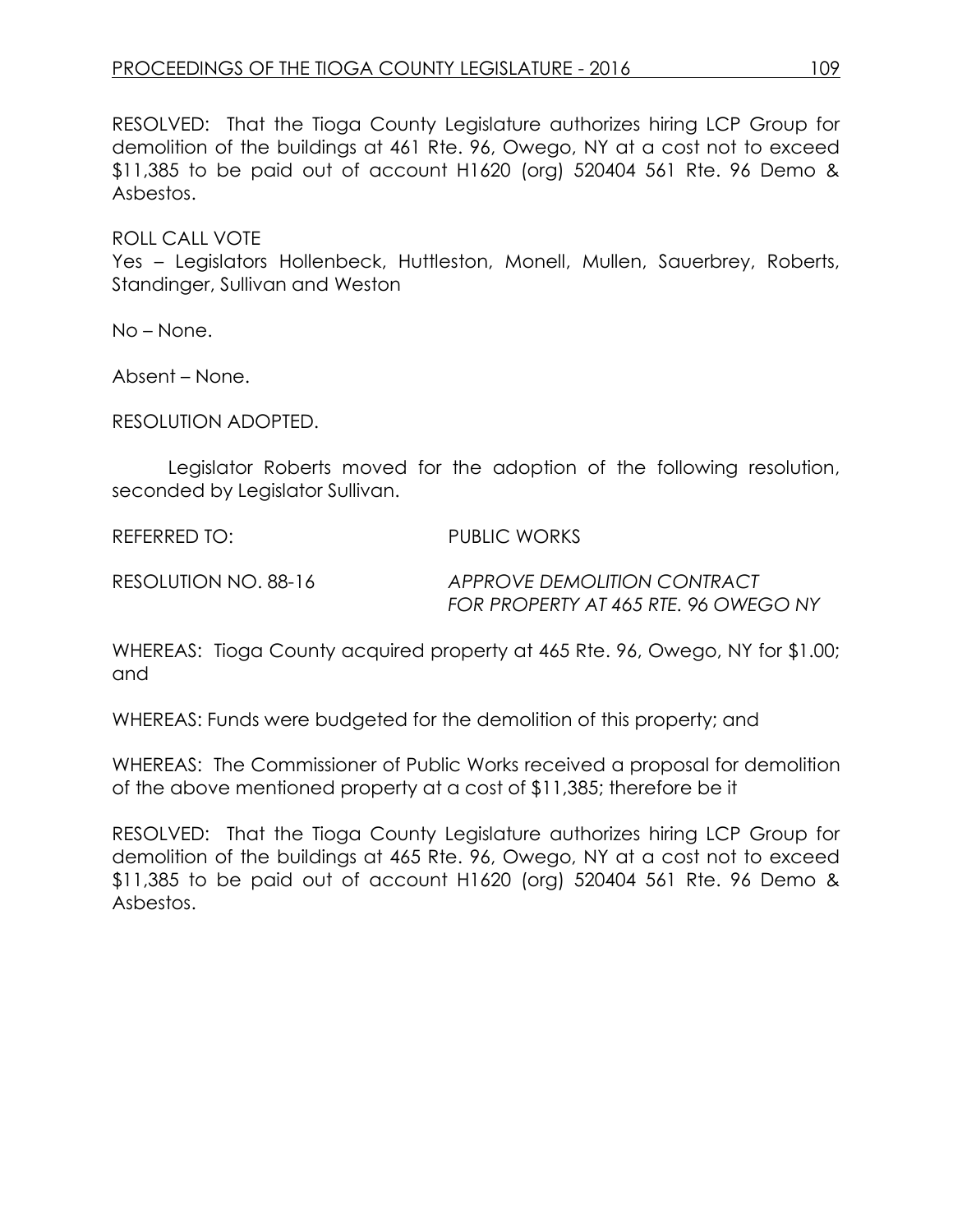Yes - Legislators Hollenbeck, Huttleston, Monell, Mullen, Sauerbrey, Roberts, Standinger, Sullivan and Weston

No – None.

Absent – None.

RESOLUTION ADOPTED.

Legislator Roberts moved for the adoption of the following resolution, seconded by Legislator Sullivan.

REFERRED TO: PUBLIC WORKS

RESOLUTION NO. 89-16 *AWARD BRIDGE PREVENTATIVE MAINTENANCE PIN#9753.97 CONSTRUCTION CONTRACT*

WHEREAS: The Bridge Preventative Maintenance Project PIN#9753.97 has been placed on the FHWA Program; and

WHEREAS: The project will be funded as follows:

| FEDERAL: | 80% |
|----------|-----|
| State:   | 15% |
| Local:   | 5%  |

And

WHEREAS: The Commissioner of Public Works received sealed bids for the construction phase of this project on 3/17/16 and the results were as follows:

| R. DeVincentis            | Binghamton, NY | \$217,000.00 |
|---------------------------|----------------|--------------|
| <b>Dycon Construction</b> | Pine City, NY  | \$210,455.50 |

And

WHEREAS: McFarland Johnson, Binghamton, NY has completed the review of the bids and finds the low bidder Dycon Construction, Pine City, NY meets all of the qualifications of the bid specifications contingent upon NYSDOT's award concurrence; therefore be it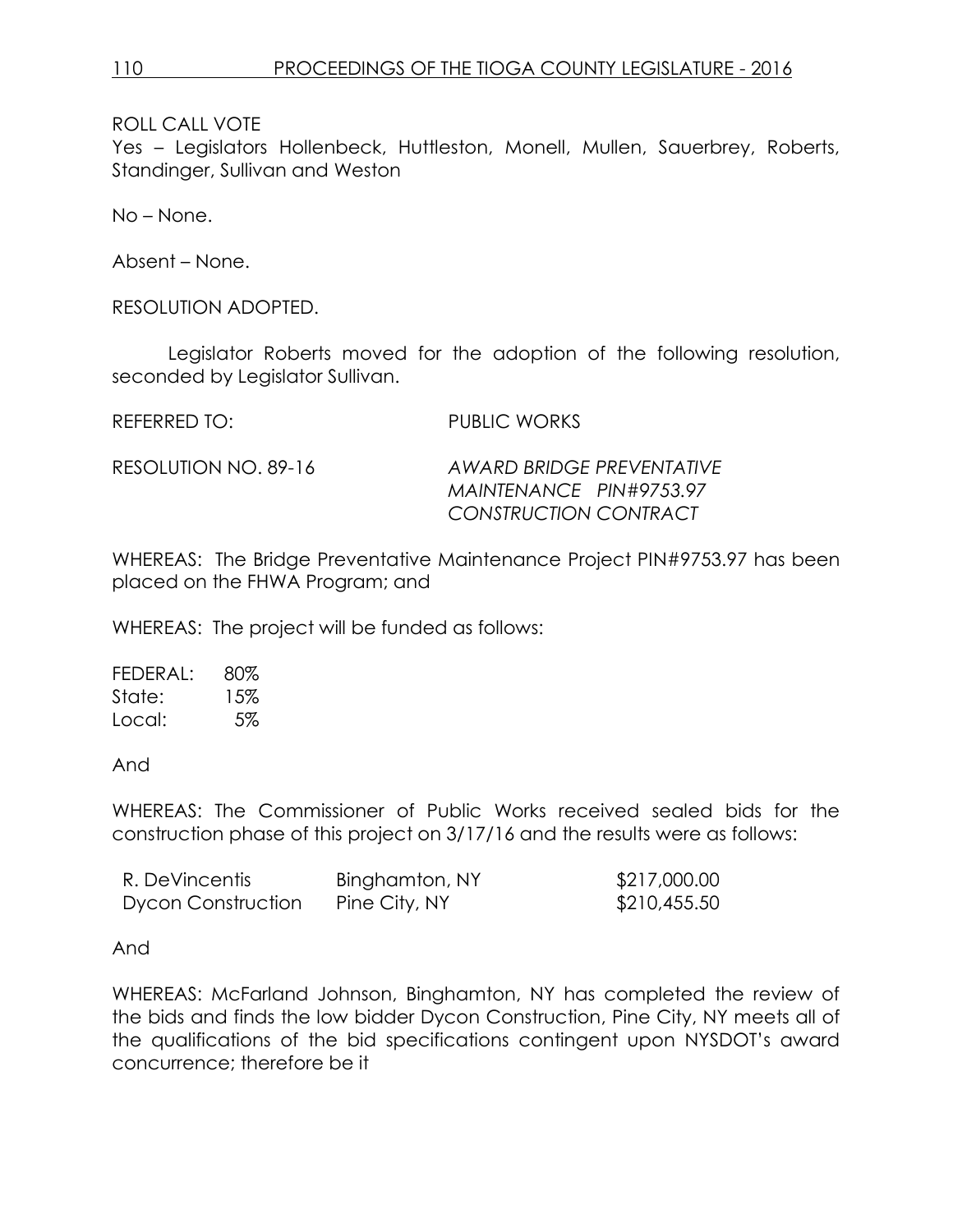RESOLVED: That the Tioga County Legislature authorize awarding the bid to Dycon Construction, Pine City, NY not to exceed \$210,455.50 to be paid out of the Bridge Projects account D5110.40 (org) 540050 (object).

ROLL CALL VOTE Yes – Legislators Hollenbeck, Huttleston, Monell, Mullen, Sauerbrey, Roberts, Standinger, Sullivan and Weston

No – None.

Absent – None.

RESOLUTION ADOPTED.

Legislator Roberts moved for the adoption of the following resolution, seconded by Legislator Sullivan.

REFERRED TO: PUBLIC WORKS

RESOLUTION NO. 90-16 *AUTHORIZE HIRING OF JOHNSON*

*CONTROLS FOR HVAC WORK AT PSB*

WHEREAS: The Tioga County Buildings & Grounds Department needs to do HVAC work at the Tioga County Public Safety Building; and

WHEREAS: The Commissioner of Public Works received proposals from Johnson Controls as follows:

| Gun Range - HVAC                 | \$2,421.20 |
|----------------------------------|------------|
| <b>PSB Building HVAC Reset</b>   |            |
| & Civil's new VAV Control Module | \$2,818.37 |

Therefore be it

RESOLVED: That the Tioga County Legislature authorizes the hiring of Johnson Controls to do the HVAC work at the Public Safety Building not to exceed \$5,239.57 to be paid out of account A1620 (org) 540140 (object) Contracting Services.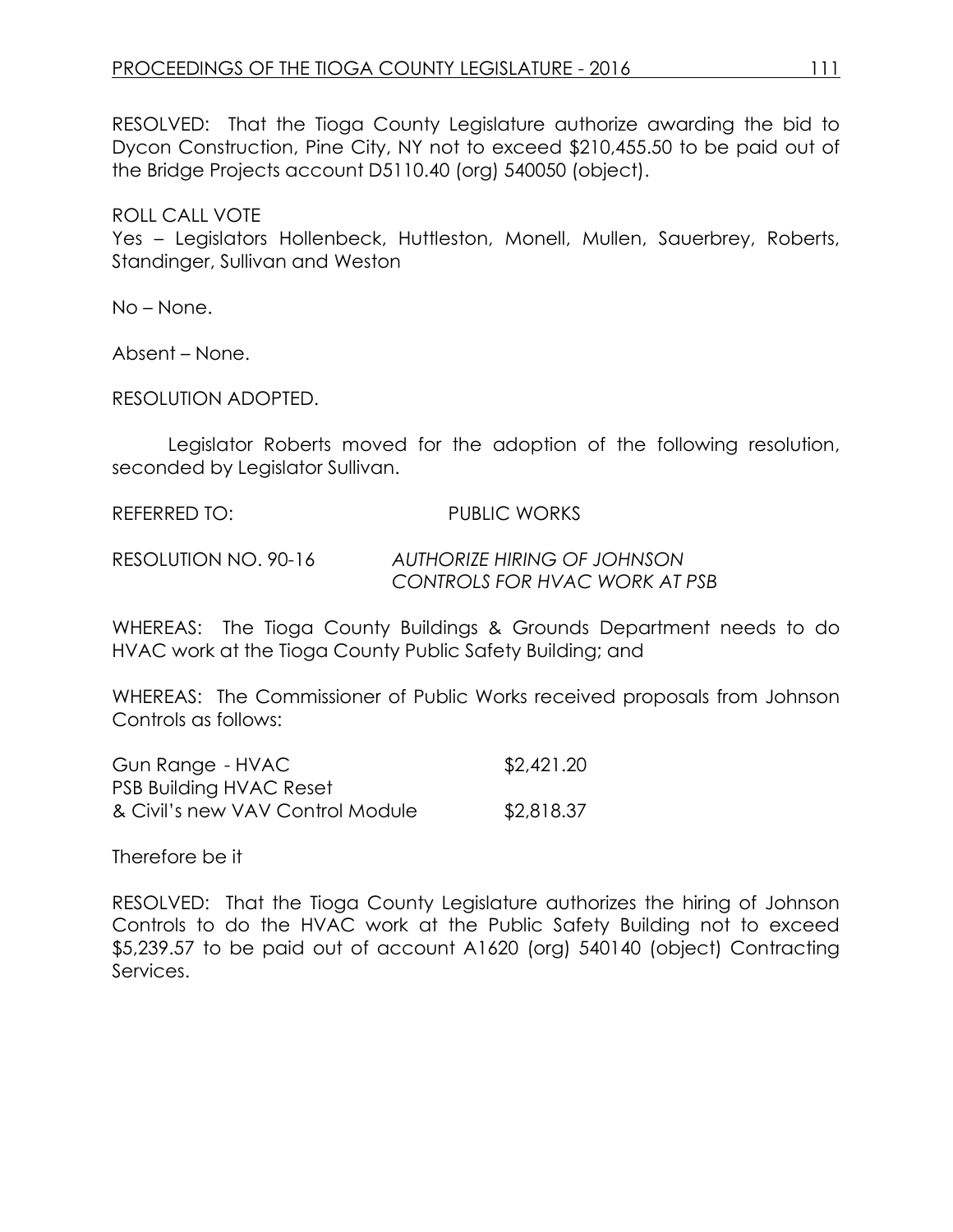Yes – Legislators Hollenbeck, Huttleston, Monell, Mullen, Sauerbrey, Roberts, Standinger, Sullivan and Weston

No – None.

Absent – None.

RESOLUTION ADOPTED.

Legislator Monell moved for the adoption of the following resolution, seconded by Legislator Hollenbeck.

| REFERRED TO:         | FINANCE/LEGAL COMMITTEE                                                            |
|----------------------|------------------------------------------------------------------------------------|
| RESOLUTION NO. 91-16 | EXECUTE LEASE OF PROPERTY<br>LOCATED AT 111 RIVER ROAD.<br>RICHMONDVILLE, NEW YORK |

WHEREAS: It appears necessary for the Tioga County District Attorney's Office to lease property during the duration of a trial to be held in Schoharie County; and

WHEREAS: Property located at 111 River Road, Richmondville, New York is available and can be leased on a month to month basis at a rate of \$1400.00 per month; therefore be it

RESOLVED: That the Chair of the Legislature is authorized to sign a lease with Susan J. Mallery o/b/o Alex Christy for property located at 111 River Road, Richmondville, New York at the monthly rate of \$1400.00 per month, which lease shall commence on March 26, 2016.

### ROLL CALL VOTE

Yes – Legislators Hollenbeck, Huttleston, Monell, Mullen, Sauerbrey, Roberts, Standinger, Sullivan and Weston

No – None.

Absent – None.

RESOLUTION ADOPTED.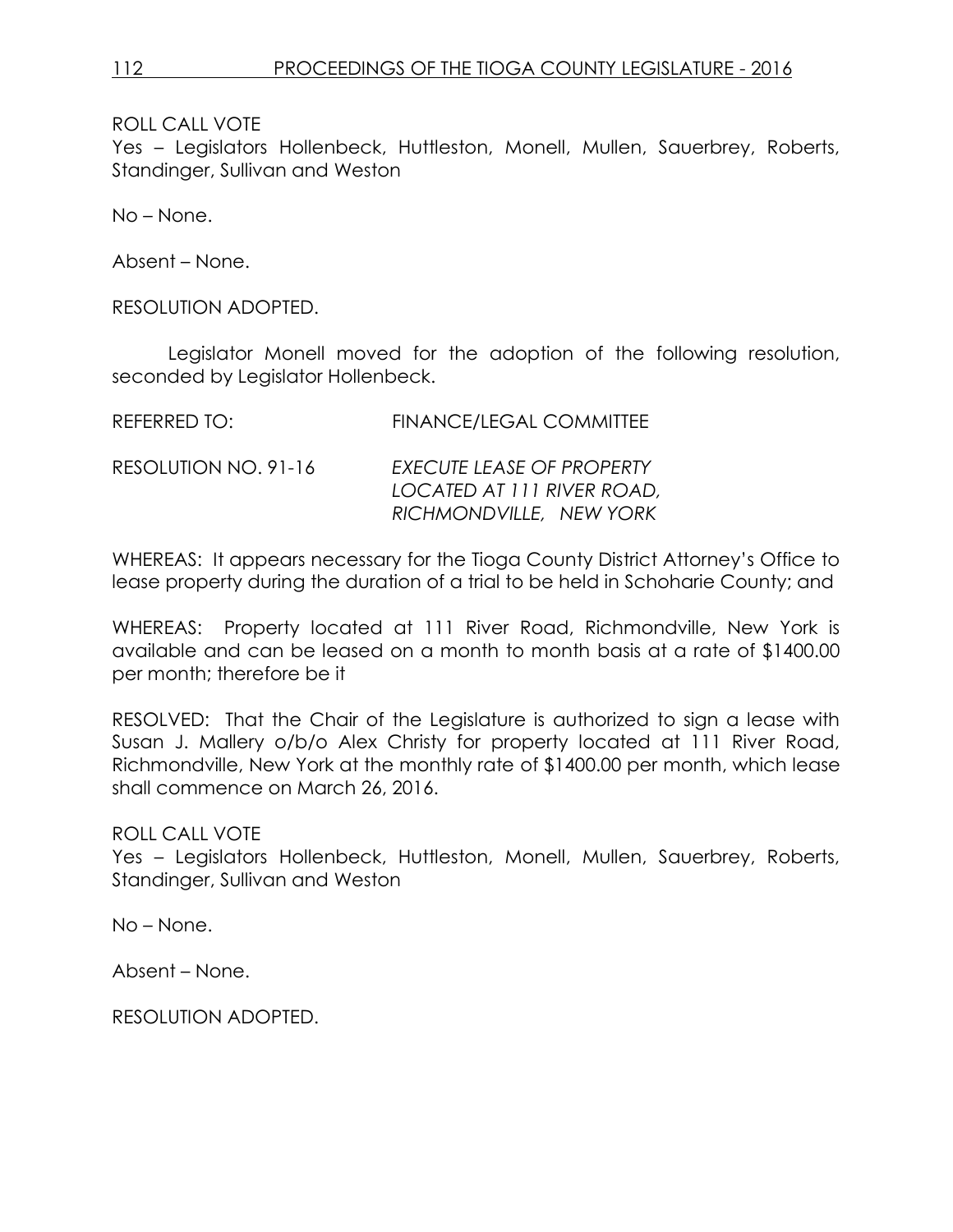Legislator Standinger moved for the adoption of the following resolution, seconded by Legislator Sullivan.

| REFERRED TO:         | <b>HEALTH &amp; HUMAN SERVICES COMMITTEE</b><br>PERSONNEL COMMITTEE         |
|----------------------|-----------------------------------------------------------------------------|
| RESOLUTION NO. 92-16 | AUTHORIZE SALARY INCREASE AND ABOLISH<br><b>POSITION</b><br>(PUBLIC HEALTH) |

WHEREAS: The Deputy Director of Public Health has taken responsibility for oversight of all Early Childhood programs since the incumbent of the Director of Children with Special Needs has been on a leave of absence; and

WHEREAS: The Director of Children with Special Needs will not be returning from the leave of absence but instead will be vacating the position; and

WHEREAS: During the leave of absence, it has become apparent that the Director position is not essential to the Early Childhood programs and the Deputy Director of Public Health's oversight is more effective; and

WHEREAS: The Public Health Director is restructuring the agency's operations and its management structure, with a view toward reducing redundant management layers and achieving more direct supervisory relationships by moving toward a more feasible operating structure, ex. use of 'supervisory' designations as lead for that initiative area; and

WHEREAS: The Public Health Director proposes to permanently assign responsibilities for oversight of the Early Childhood program to the Deputy Director of Public Health and abolish the Director of Children with Special Needs position once vacated; therefore be it

RESOLVED: That effective April 18, 2016, Rebecca Kaufman, Deputy Director of Public Health, shall receive an annual salary increase of \$5,000 in recognition of taking on responsibility for the Early Childhood programs; and be it further

RESOLVED: That the position of Director of Children with Special Needs shall be abolished upon becoming vacant June 15, 2016, reducing the authorized FT headcount from 29 to 28; and be it further

RESOLVED: That the Deputy Director of Public Health position be designated as the county's Early Intervention Officer (EIO) with authority to assign Early